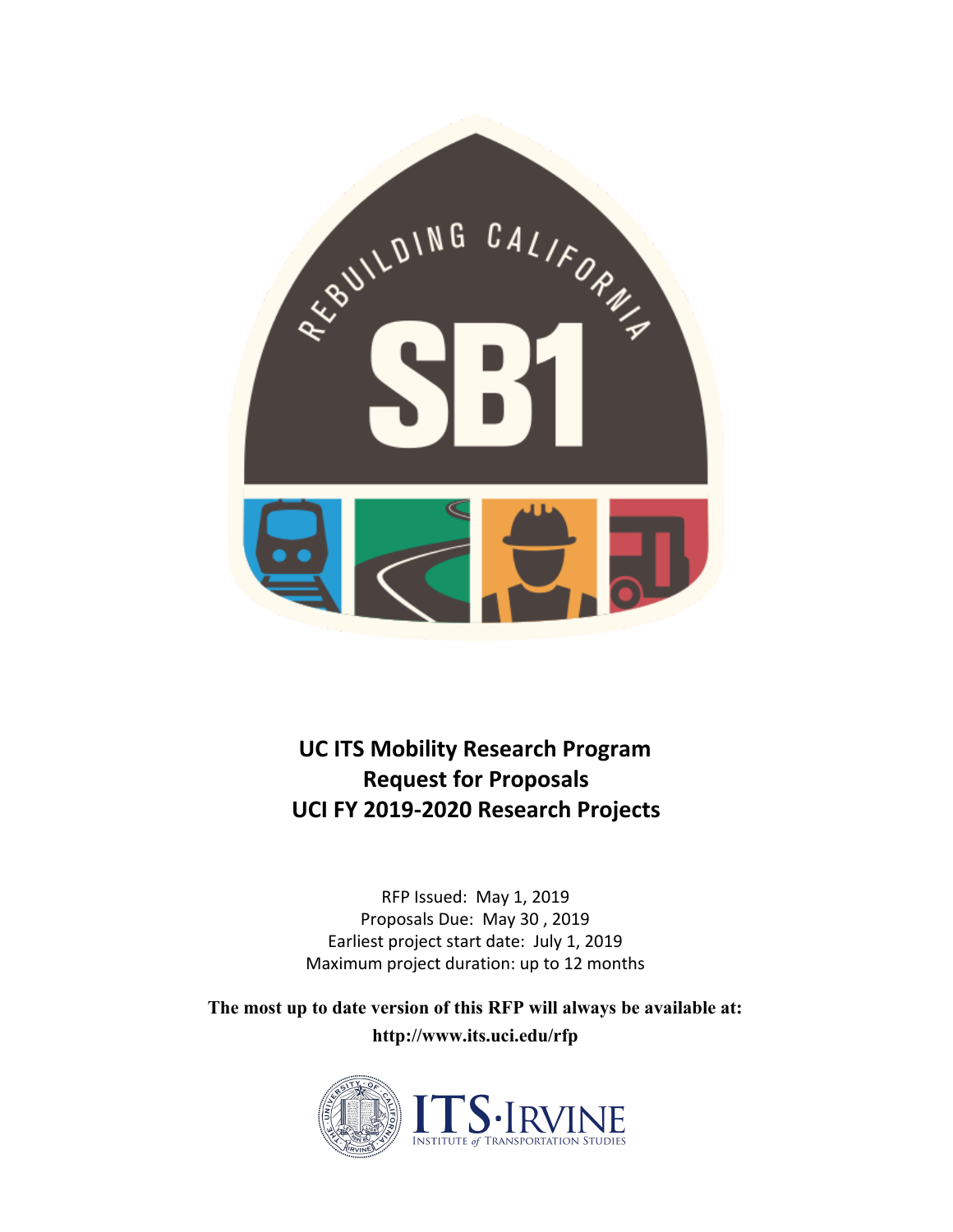# **Table of Contents**

| <b>Description of Funding Opportunity</b>                                                   | 4  |
|---------------------------------------------------------------------------------------------|----|
| A. Overview                                                                                 | 4  |
| <b>B. Research Priorities</b>                                                               | 4  |
| C. Funding Availability                                                                     | 4  |
| D. Project / Award Period                                                                   | 4  |
| E. Key Activities Schedule                                                                  | 5  |
| F. Questions                                                                                | 5  |
| Eligibility                                                                                 | 5  |
| A. Eligible Applicants                                                                      | 5  |
| <b>B. Eligible Projects</b>                                                                 | 7  |
| C. Eligible Costs and Budget Guidelines                                                     | 7  |
| <b>Proposal Organization</b>                                                                | 8  |
| <b>Proposal Submission</b>                                                                  | 11 |
| <b>Evaluation and Review Process</b>                                                        | 11 |
| <b>Award and Administration Information</b>                                                 | 12 |
| A. Award Notice                                                                             | 12 |
| <b>B. Award Administration</b>                                                              | 12 |
| C. Grant Agreement Requirements                                                             | 13 |
| Appendix A - First Tier Research Priorities for FY 2019-20                                  | 14 |
| 1. Informing California's Zero Traffic Fatalities Task Force                                | 14 |
| 2. Transportation and Housing Linkages                                                      | 15 |
| 3. Goods Movement                                                                           | 15 |
| 4. Active Transportation                                                                    | 16 |
| 5. Innovative Mobility                                                                      | 17 |
| 6. Improving Data Collection and Quality                                                    | 17 |
| 7. Managing Traffic Congestion                                                              | 18 |
| 8. SB 1 Implementation                                                                      | 19 |
| Appendix B - Second Tier Research Priorities for FY 2019-20                                 | 20 |
| 1. Integration of Vehicle and Communication Technologies with Transportation Infrastructure | 20 |
| 2. Travel Behavior and Travel Demand                                                        | 21 |
| 3. Implications for the Environment, Public Health, and Energy Use                          | 22 |
| 4. Governance and Regulation                                                                | 22 |
| 5. Equity                                                                                   | 23 |
| 6. Integration with Other Modes and the Built Environment                                   | 24 |
| 7. Safety                                                                                   | 25 |
| 8. Labor, the Workforce, and the Economy                                                    | 26 |
| 9. Data Sharing and Management                                                              | 26 |
| <b>Appendix C - Cover Page Template</b>                                                     | 28 |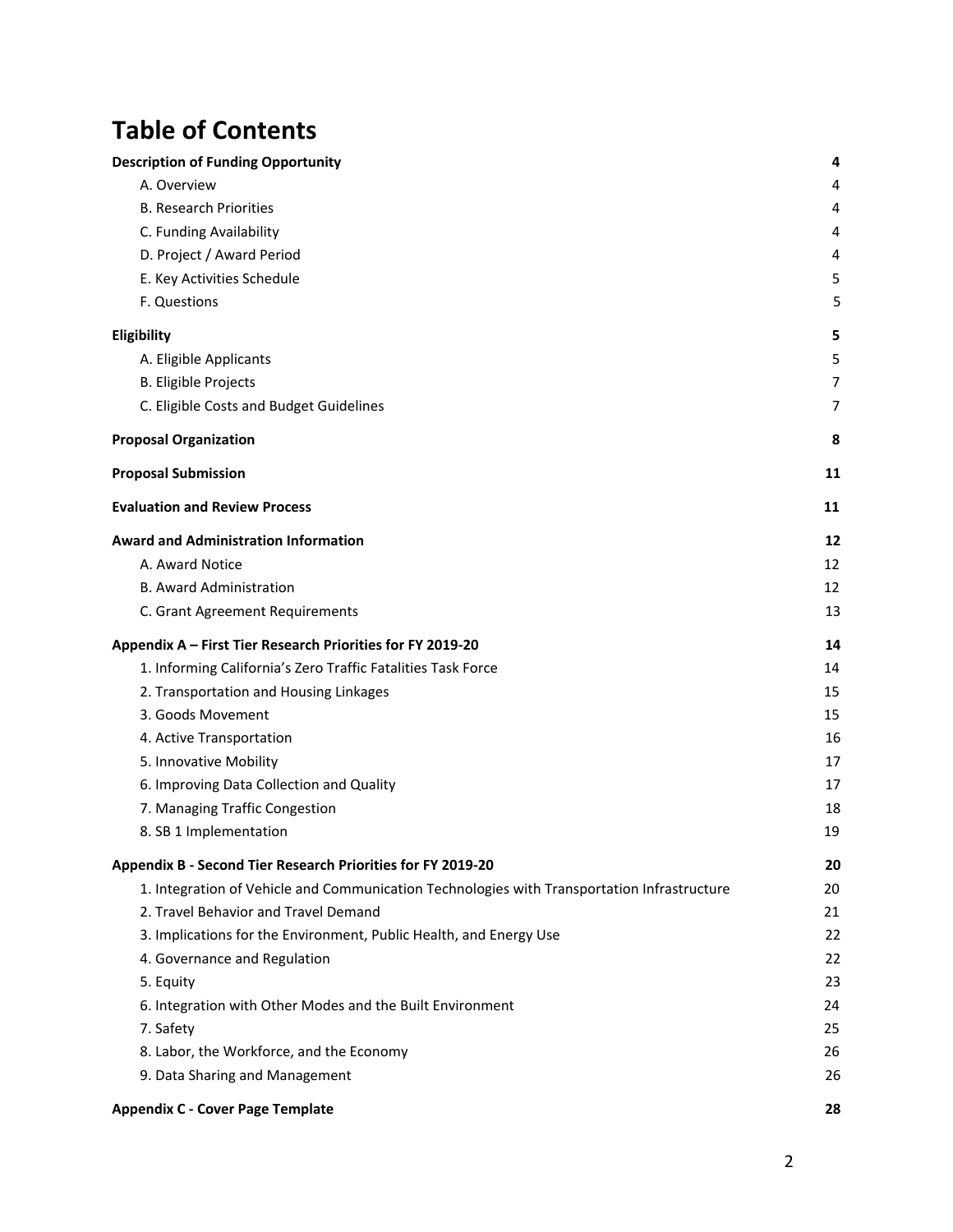| Appendix D - Example Scope of Work and Task Schedule               | 30 |
|--------------------------------------------------------------------|----|
| <b>Appendix E - UC ITS Grant Award Guidelines and Expectations</b> |    |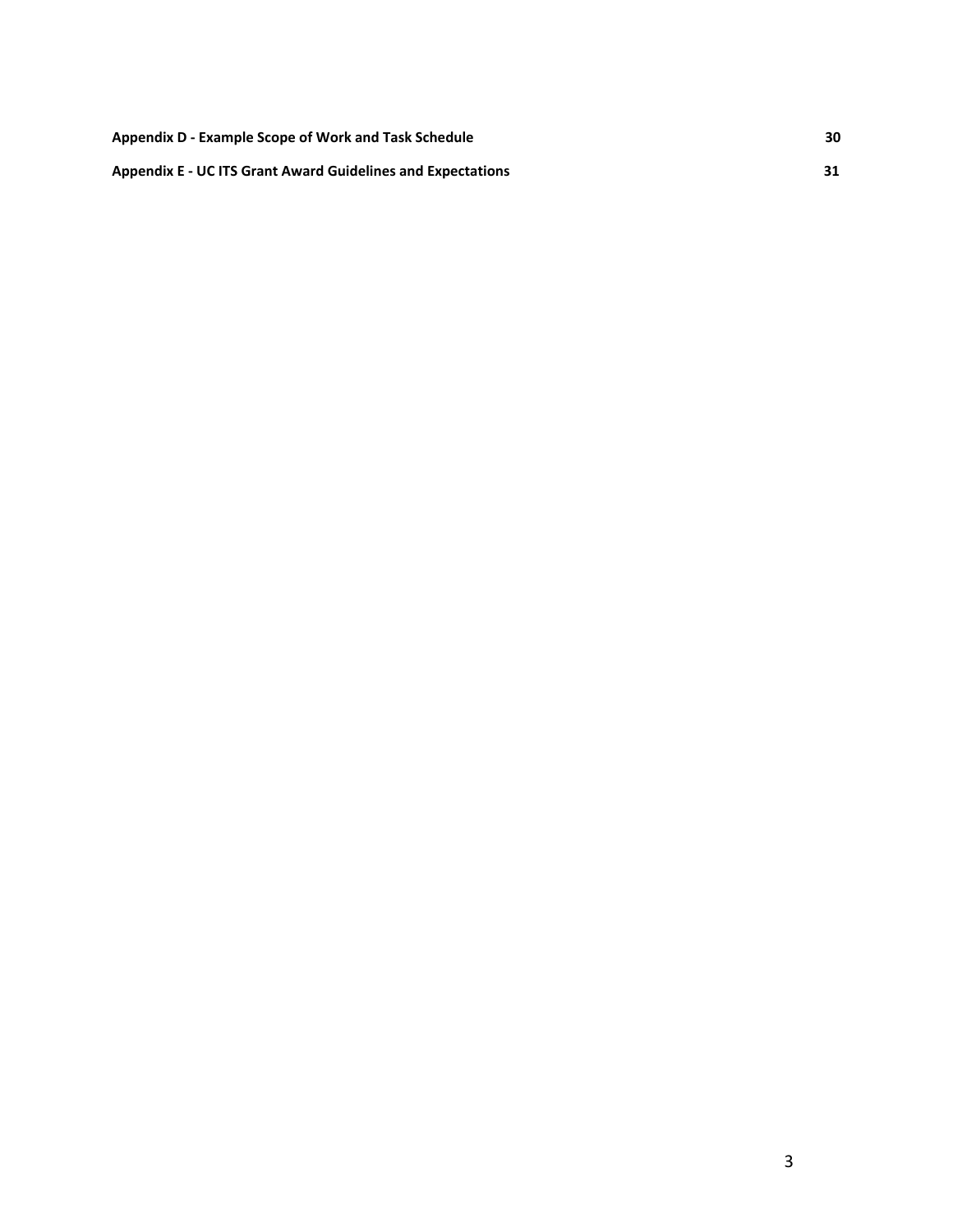# **I. Description of Funding Opportunity**

# <span id="page-3-1"></span><span id="page-3-0"></span>**A. Overview**

The [UC Institute of Transportation Studies \(](http://www.ucits.org/about/)ITS) receives an annual allocation from the State of California via the [Road Repair and Accountability Act of 2017 \(SB 1\)](https://leginfo.legislature.ca.gov/faces/billNavClient.xhtml?bill_id=201720180SB1) and the Public Transportation Account (PTA) for the purpose of supporting research, education and outreach activities that directly address and inform transportation engineering, policy, and/or planning issues in California. The majority of the funds received from the State are used to support an annual research program. Research projects are selected through a competitive Request for Proposals (RFP) process. Each ITS branch administers its own RFP. However, the RFP is jointly developed and a similar RFP is used across all four branches.

# <span id="page-3-2"></span>**B. Research Priorities**

Priorities for the UC ITS's research program are defined on an annual basis. For this solicitation, research priorities are organized into two tiers. First tier priorities are listed in Appendix A and are identified by SB 1 designated advisors (i.e., the Secretary of Transportation, and the Chairs of the Assembly and Senate Transportation Committees) and the [UC ITS Board of Advisors](http://www.ucits.org/board-of-advisors/). Second tier priorities are listed in Appendix B and were identified by UC scholars and external stakeholders as part of the UC ITS Innovative Mobility Initiative. Proposals responding to first tier research priorities will receive a higher consideration. The UC ITS Directors reserve the right to withhold funding to be awarded through this solicitation to ensure primary research priorities are adequately addressed.

# <span id="page-3-3"></span>**C. Funding Availability**

This solicitation will fund up to approximately \$750,000 in grant awards at ITS-Irvine. Eligible project types and award range are presented in Section II. As stated earlier, the UC ITS Directors reserve the right to withhold funding to ensure primary research priorities are adequately addressed.

# <span id="page-3-4"></span>**D. Project / Award Period**

The anticipated earliest start date for projects is July 1, 2019, though projects that are intended to start with the fall 2019 academic quarter are permitted. All work must be completed and all funds spent within one year after the project begins. After the project close out date, all remaining funds in the project's account will revert back to the UC ITS research program.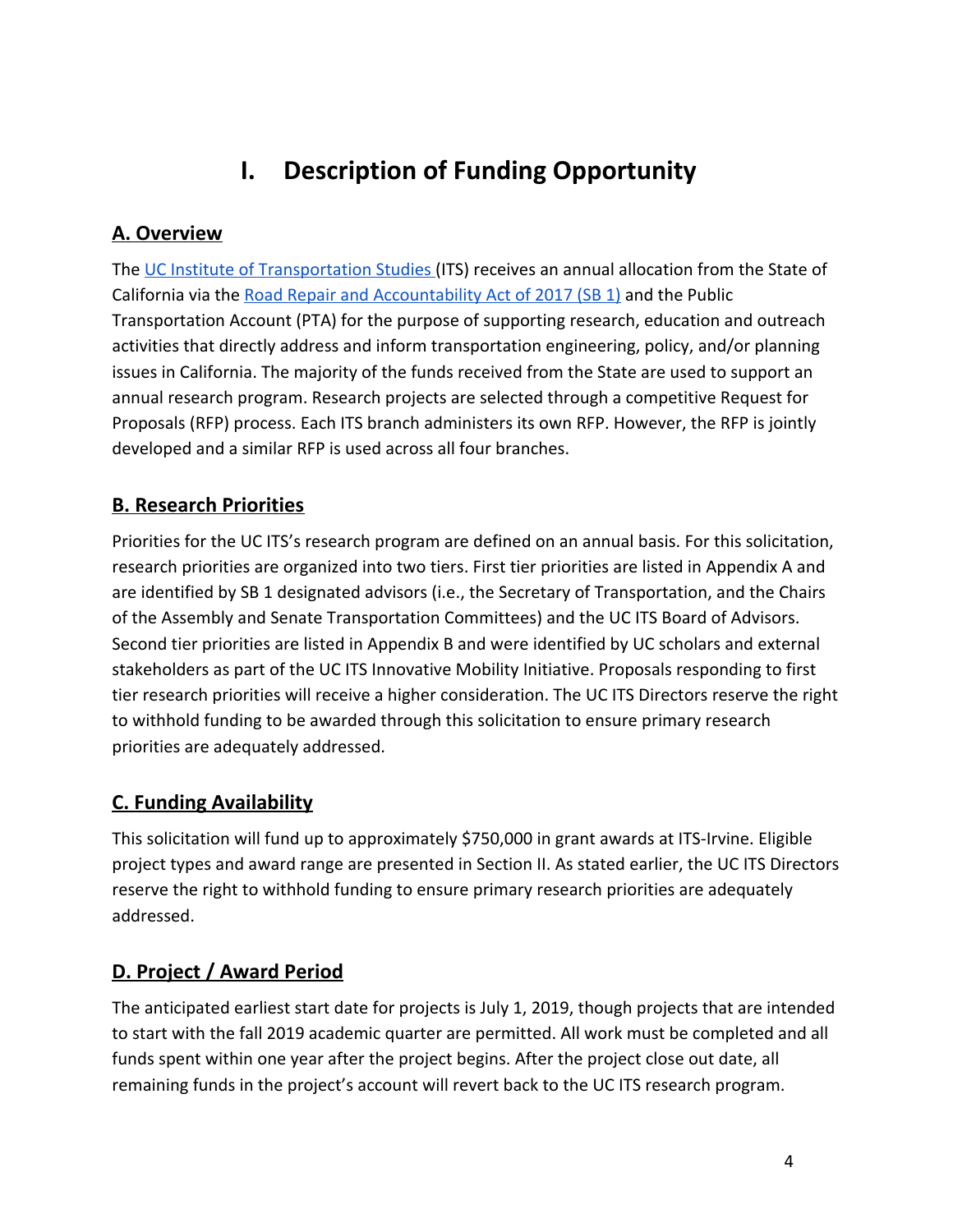# <span id="page-4-0"></span>**E. Key Activities Schedule**

Key activities and deadlines for this solicitation are presented below:

| <b>Activity</b>                                      | Date                | <b>Time</b> |
|------------------------------------------------------|---------------------|-------------|
| <b>Solicitation Release</b>                          | May 1, 2019         |             |
| Deadline to Submit Proposals                         | May 30, 2019        | 11:59 pm    |
| Notice of Award                                      | June 29, 2019       |             |
| Earliest Anticipated State Date for Awarded Projects | <b>July 1, 2019</b> |             |
| Anticipated Project End Date                         | Start $+1$ year     |             |

# <span id="page-4-1"></span>**F. Questions**

For questions regarding the RFP's content and/or process, please contact:

Craig Rindt, PhD Assistant Director for Research Coordination Institute of Transportation Studies, UC Irvine 949-824-1074 [crindt@uci.edu](mailto:crindt@uci.edu)

For questions specific to budget preparation, please contact:

Cam Tran Chief Administrative Officer Institute of Transportation Studies, UC Irvine 949-824-6564 [camt@uci.edu](mailto:camt@uci.edu)

# **II. Eligibility**

# <span id="page-4-3"></span><span id="page-4-2"></span>**A. Eligible Applicants**

Eligible lead applicants (PIs) for this RFP include full-time ITS-Irvine Faculty Associates who areeligible to serve as Principal Investigators at UC Irvine. Other researchers, graduate students, and undergraduate students can be included in the proposal with their salary covered in place of the PI's in part or in whole; however, the PI remains responsible for the project. Non-UC researchers, including visiting scholars, are not eligible for funding through this RFP, although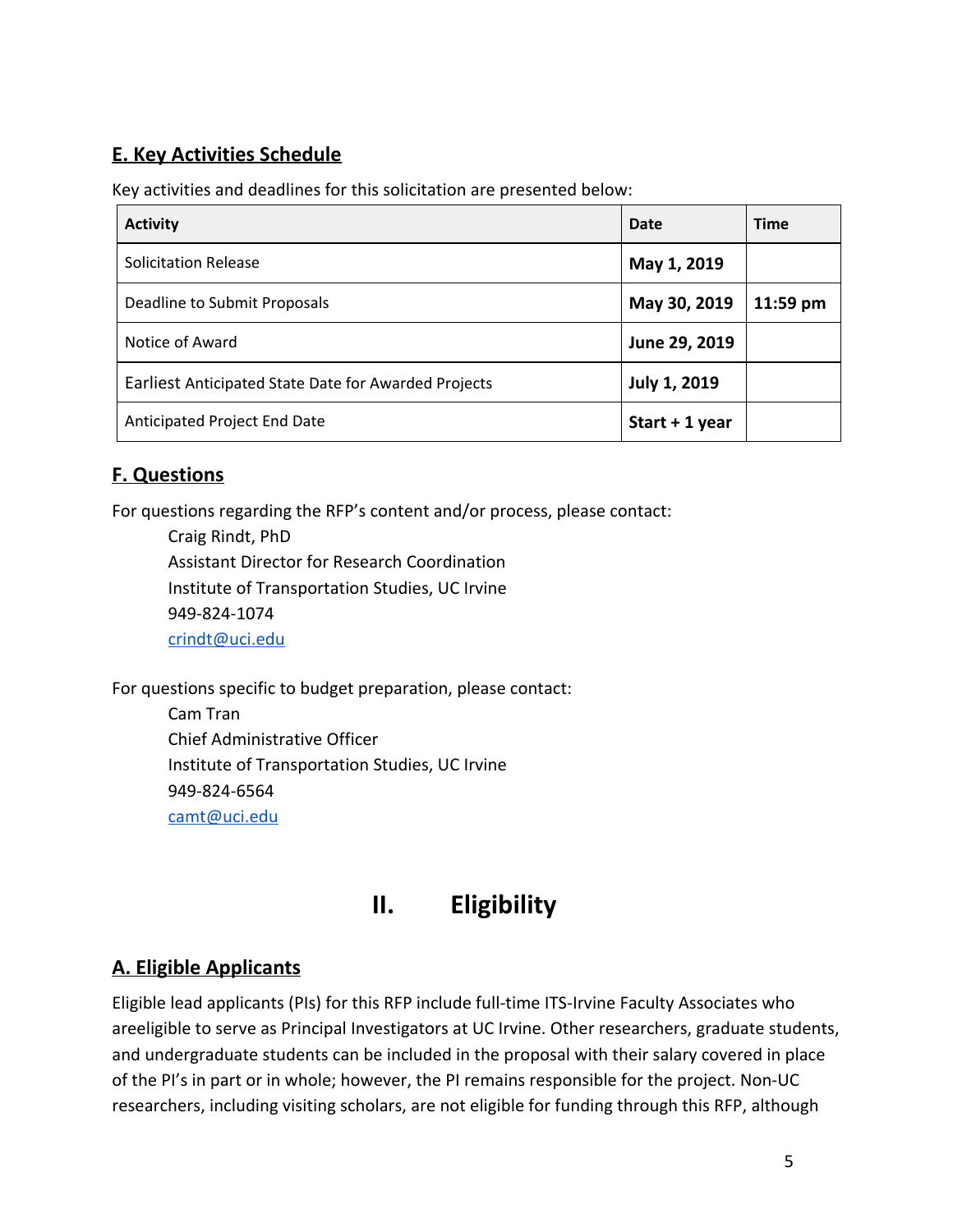exceptions may be approved if special circumstances warranting the exception are fully explained in the proposal. Interdisciplinary research teams are highly encouraged.

UC ITS is a [Multicampus Research Unit](https://www.ucop.edu/research-graduate-studies/programs-and-initiatives/state-and-systemwide-research/multicampus-research-units.html) and explicitly encourages multicampus collaborations both within the multi-branch UC ITS (Berkeley, Davis, Irvine, UCLA) and at other UC campuses. For collaborative projects, the proposal should outline the work to be completed at each institution, identify the PI at each UC campus, and explain in the scope of work whether each task could or could not be completed without funding from the other campus. Separate budgets should be prepared for each institution. The PI at each ITS branch campus shall submit the full proposal (i.e., describing the complete project and representing the contributions of all partners) and the budget for their campus to the PI's ITS branch as outlined in the RFP for that campus. Partners from campuses outside of the UC ITS must submit the proposal via the process defined in the RFP for non-ITS UC campuses posted at [http://www.ucits.org/request-for-proposals/.](http://www.ucits.org/request-for-proposals/) Contact UC ITS Assistant Director Laura Podolsky

(lpodolsky@ucits.org) for more information on the non-ITS UC campus RFP. The decision to fund the collaborative proposal in its entirety or in part will be made by the four UC ITS Directors.

Any project that involves data collection, access to facilities, or cooperation of a private or public entity must include a letter of participation from the entity in the proposal.

**PIs with outstanding deliverables on past projects funded through previous RFPs administered by ITS-Irvine (e.g., prior SB1 projects, projects from the 2016 PTA supplement, or PSR-UTC projects) are not eligible to apply.**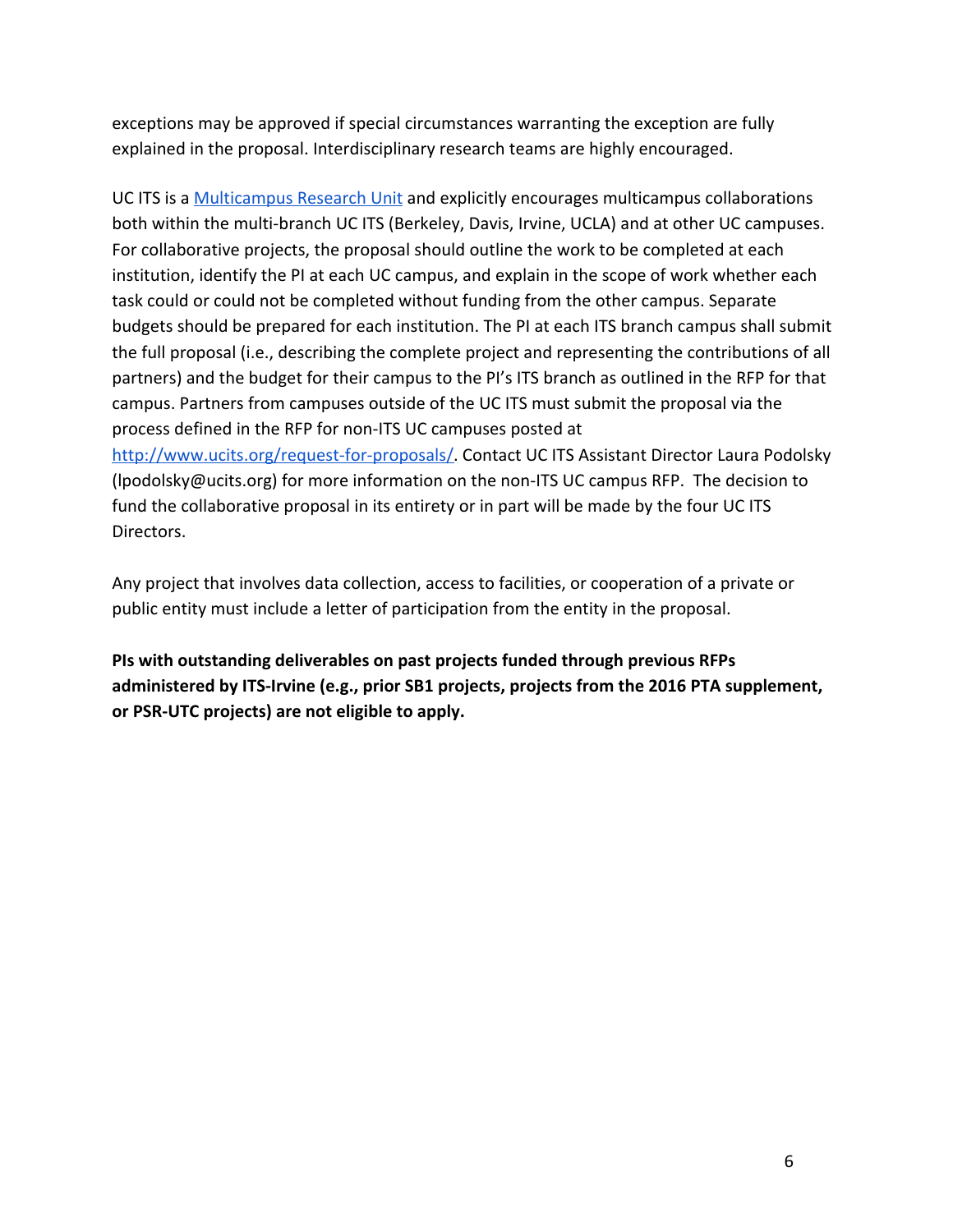# <span id="page-6-0"></span>**B. Eligible Projects**

Eligible projects must respond to one or more of the research priorities listed in the Appendices. The following project types will be considered:

| <b>Project Type</b>            | <b>Description</b>                                                                                                                                                                                                                                                                                                                                                                                                                                           | <b>Amount</b>                |
|--------------------------------|--------------------------------------------------------------------------------------------------------------------------------------------------------------------------------------------------------------------------------------------------------------------------------------------------------------------------------------------------------------------------------------------------------------------------------------------------------------|------------------------------|
| Research<br>Synthesis          | A research synthesis should be a concise summary of existing<br>evidence and identify research gaps for critical policy<br>questions. The synthesis should be prepared for an informed<br>but non-technical audience. The proposal should include at<br>least one meeting with policymakers and practitioners, as well<br>as researchers, as part of the development process.<br>Researchers are encouraged to submit these papers to<br>scholarly journals. | Maximum<br>award<br>\$25,000 |
| Translation<br>al Project      | Translational projects support the application or extension of<br>completed research. Activities supported by translational<br>projects can include real-world testing, website development,<br>implementation activities, tool development, trainings,<br>workshops, and/or development of practice- or<br>policy-oriented outreach materials (e.g., policy briefs, policy<br>proposals, infographics).                                                     | Maximum<br>award<br>\$50,000 |
| Applied<br>Research<br>Project | Applied research projects close a knowledge gap on an<br>important issue and involves original data acquisition and/or<br>analysis. These projects can be up to 12 months in length and<br>are conducted in coordination with a government agency<br>partner.                                                                                                                                                                                                | Maximum<br>award<br>\$80,000 |

# <span id="page-6-1"></span>**C. Eligible Costs and Budget Guidelines**

Applicants must use the budget template provided. The budget should only include direct costs. These costs will vary depending on the project, but include the salaries and fringe benefits of project staff, travel, materials, supplies and miscellaneous costs that are attributed to the project. There is no indirect cost for projects funded through this solicitation (i.e., Facilities and Administrative (F&A) rate is 0%).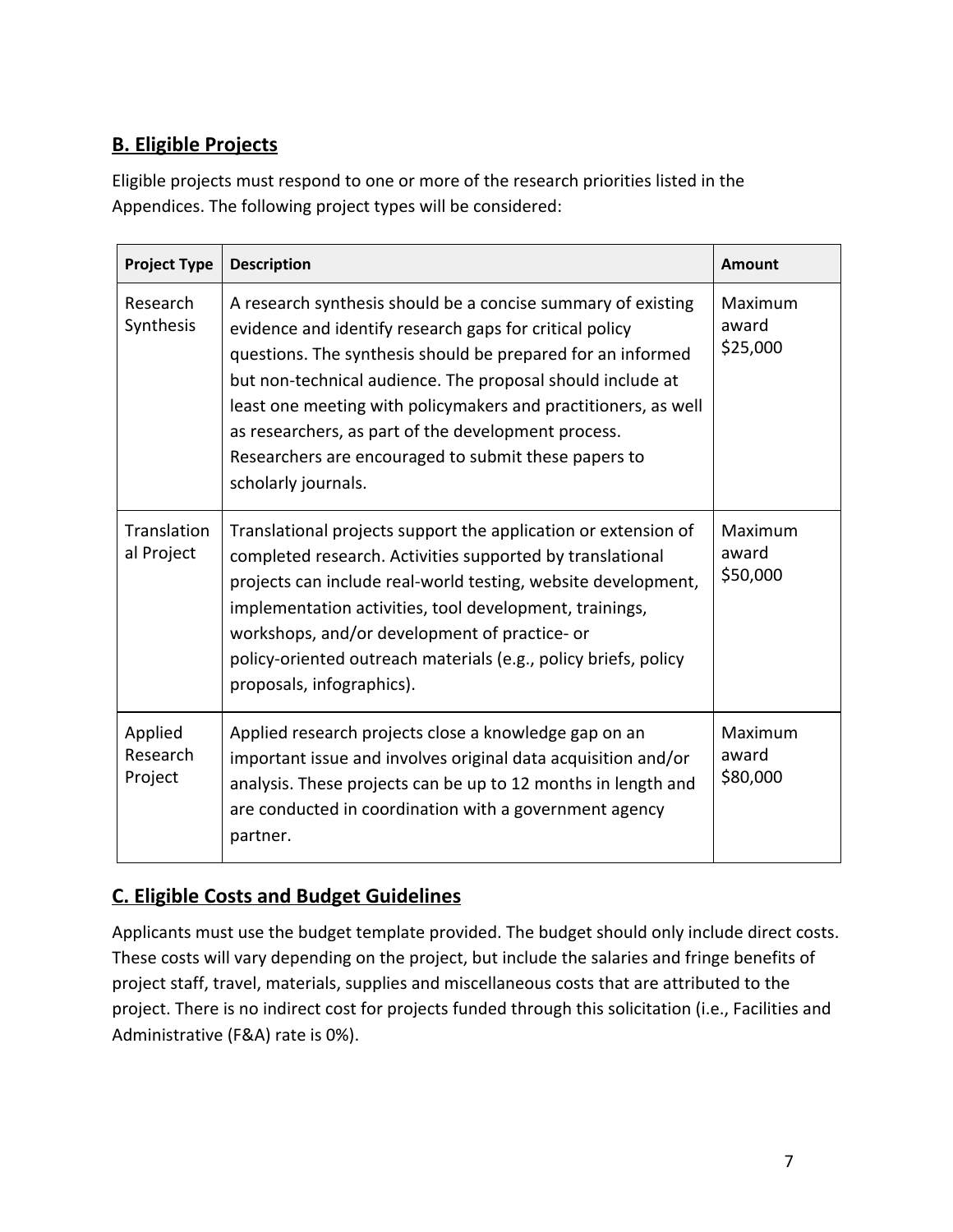Budgets for project proposals may include faculty summer salary for one tenured faculty for up to one month, one assistant professor for up to two months, or one research staff for up to four months. Faculty summer salary may not exceed two months across all SB1-funded projects of which they are a part. Teams of investigators may receive pro-rated shares of these salary levels (e.g., 0.5 months for tenured faculty with two months for researcher). Project budgets must support the PI's involvement in engagement activities. Applied research proposals must include funding for one graduate student researcher (49% time during academic terms – unless students are TAs or have other commitments, and preferably for 3 quarters or 2 semesters, and preferably 100% during the summer). Funding for graduate students is encouraged but not required in research synthesis and translational project proposals. Non-resident tuition is not an allowable expense.

A limited amount of travel for data collection purposes and/or presenting research, materials, and supplies may be included, provided that they are a direct expense related to completing the work. International travel is not allowed. Domestic travel to events and/or meetings outside of California (including the TRB annual meeting) is not an allowable expense unless in exceptional circumstances and only if formally approved by the SB 1 Program Manager at the PI's campus (Craig Rindt, [crindt@uci.edu\)](mailto:crindt@uci.edu). Proposers are discouraged from budgeting for computers, equipment, support staff, outside consultants, or any salary that goes beyond normal academic or summer compensation. A written justification for all supplies and travel is required.

# **III. Proposal Organization**

<span id="page-7-0"></span>The proposal should adhere to the following formatting guidelines:

- Font: 12 pt., Calibri or New Times Roman
- Margins: no less than 1 inch on all sides (excluding headers and footers)
- Spacing: single spaced, with a blank line between each paragraph
- File Format: MS Word or PDF files, excluding the budget which should be submitted as an Excel spreadsheet

Below is a description of each required section of the submission package.

- 1) **Cover page** Use template provided in Appendix C.
- 2) **Project Narrative** Not to exceed five pages. Include page numbers on each page. The project narrative must include the following subheadings: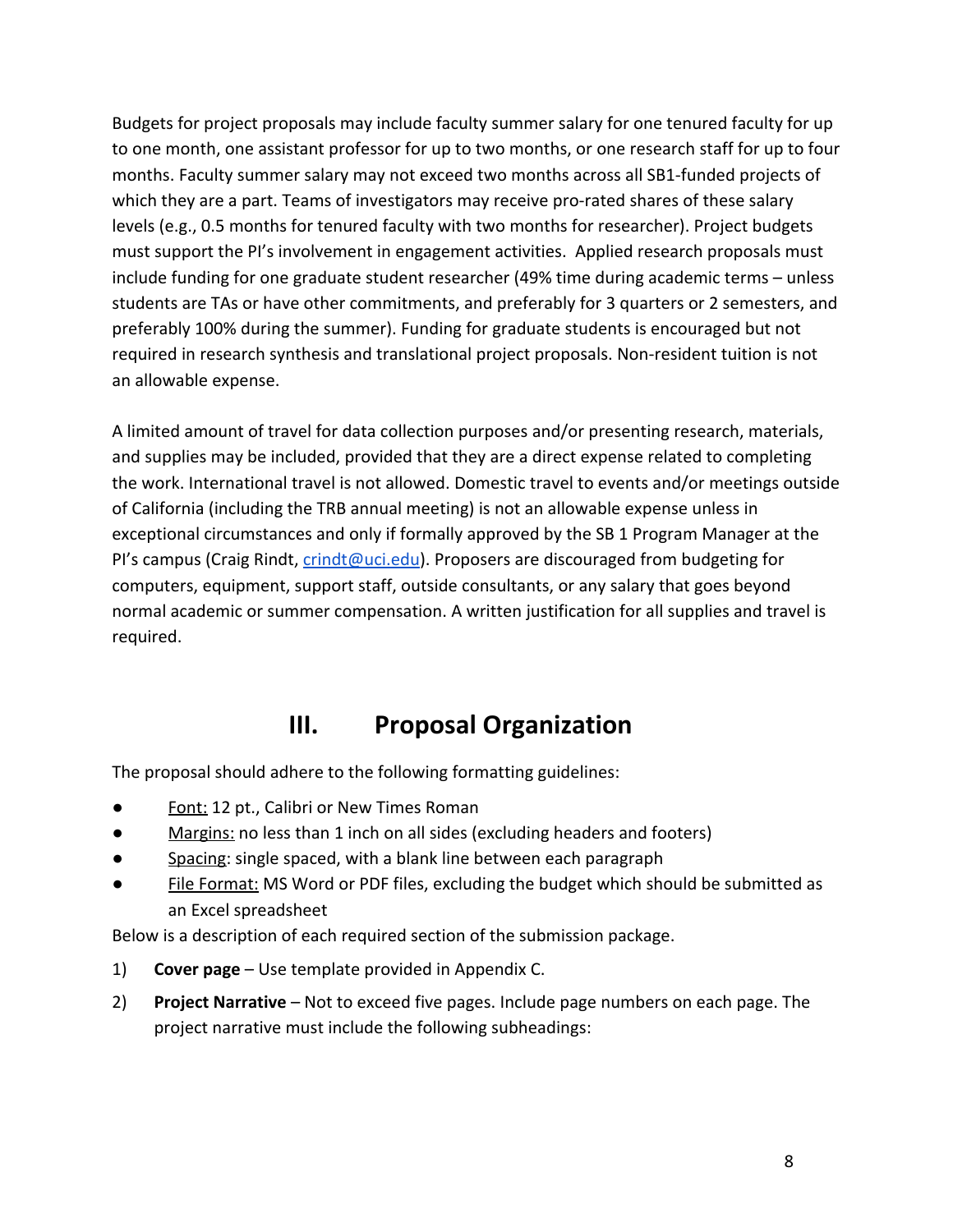- *Problem Statement*: Discuss problem and/or challenge you are proposing to address and how it impacts California's policy priorities. Name specific state policies and/or goals to provide context, if appropriate. (max. 200 words)
- *Proposal Summary:* Provide an overview of the proposed work plan. Describe how you will address the problem and/or challenge described in the problem statement. (max. 300 words)
- *Expected Impact*: Explain how achieving the goals of the project will help advance transportation policy and/or practice in California. Identify public agencies and/or any other outside stakeholders you will be coordinating with and/or that will be involved in your project and potential uses of your research by external partners. (max. 300 words)
- *Research Design (this section is only required for applied research proposals)*: Provide an overview of your research design and methods in sufficient detail so that reviewers can evaluate your approach (max. 1,500 words). In particular:
	- If the study relies on existing data, describe the data to be used and its sources.
	- If the study involves original data collection, explain the methods for collecting data, including site selection, sampling, and measurement methods (e.g., observations, surveys).
	- $\circ$  If the study involves the development of a model, explain the process for developing, as well as validating the model.
	- If the study involves the application of a model, explain the nature of the model in terms of inputs and outputs, as well as its internal workings (briefly, in easily understandable terms).
	- If the study involves scenario testing, explain the process for defining the scenarios.
- *Products and Deliverables:* List and describe all anticipated products and deliverables from the project. A final research report and 2-page Policy Brief are required for all applied research projects and research synthesis projects. Deliverables for translational projects (as well as applied research and research synthesis projects) can include tools, websites, agendas, presentations, video recordings, outlines, draft literature review, working documents, webinars and other types of products. (max. 500 words)
- 3) **Scope of Work** The scope of work identifies the tasks required to complete the work. This section should be 1 to 2 page and include a Task Schedule (see Appendix D for scope or work and task schedule example). For collaborative proposals, provide a clear explanation of which tasks will be completed by which partner, and indicate the degree to which tasks are dependent on each other; please use a table to present this information.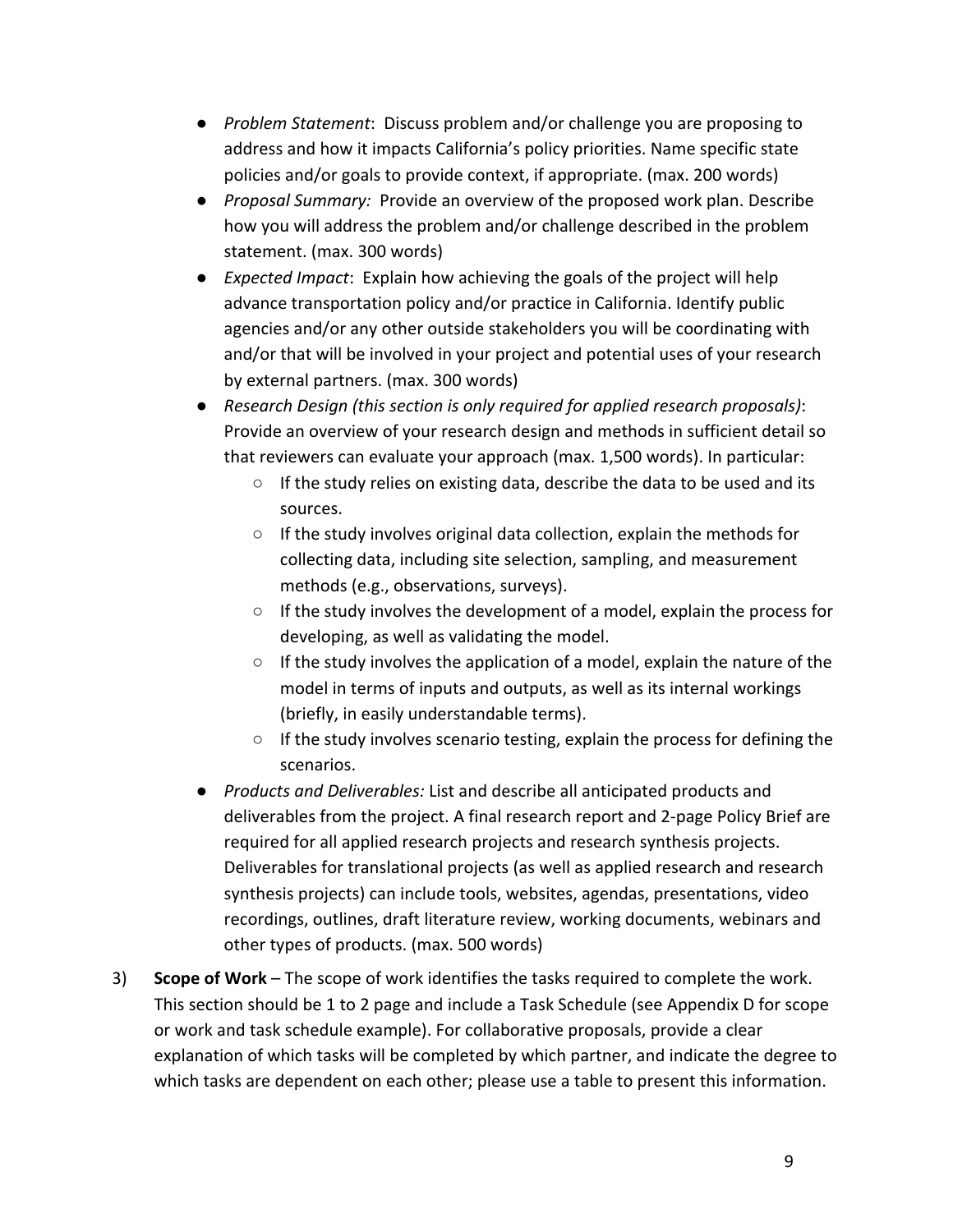All scopes of work must include an engagement task outlining the target audience for the research and how preliminary and/or final results will be communicated to this audience.

- 4) **Project Budget** Use the budget template provided; include summary table from "Budget" tab only. For collaborative projects, submit a budget just for those being supported at your home campus; expenses for other campuses should not be included. See Section II Eligibility for more information on eligible project costs.
- 5) **Budget Justification** A narrative should preemptively address questions that budget reviewers may have about the amount of personnel costs, equipment expenses, subcontracts, travel, and why these are necessary to accomplish the project's objectives.
- 6) **Staffing and Collaboration Plan** Not to exceed one page. The plan must include:
	- Proposed role of each of the research participants, including student participants, and include both budgeted and pro bono time on the project.
	- Project-related collaborations with other UC Irvine researchers, researchers at other ITS and non-ITS UC campuses (if applicable), and/or other organizations.
- 7) **2-page CV for the Principal Investigator(s)**
- 8) **References** (Optional) Proposals can include a separate bibliography of references cited in the proposal.
- 9) **Letter(s) of support** No page limit for letters. All proposals (except those exempted as described below)\* must include a letter from a state, regional, and/or local agency partner outlining the relevance, timeliness, and need of the proposed research, how the research results will be used by the agency, and what role or involvement (if any) the agency will have in the research. If the PI needs help in identifying a public agency partner, then please contact Craig Rindt (crindt@uci.edu) by May 1st for assistance. \* There are two exemptions to this requirement:
	- a) Proposals that respond to a first tier research priority as outlined in Appendix A do not need a letter because a stakeholder has already been identified by the UC ITS, or
	- b) Proposals that identify Caltrans, CA Energy Commission or the CA Air Resources Board as a stakeholder/partner do not need a letter but instead will need to provide a statement that includes the name, title, and email for the appropriate person at the agency that the PI intends to work with and an explanation (one paragraph) of why the research is important to the agency, how it will be used by the agency, and how the agency will be engaged in the work.

Note that letters and statements that do not satisfactorily address the items listed above, particularly agency involvement and utilization of results, will cause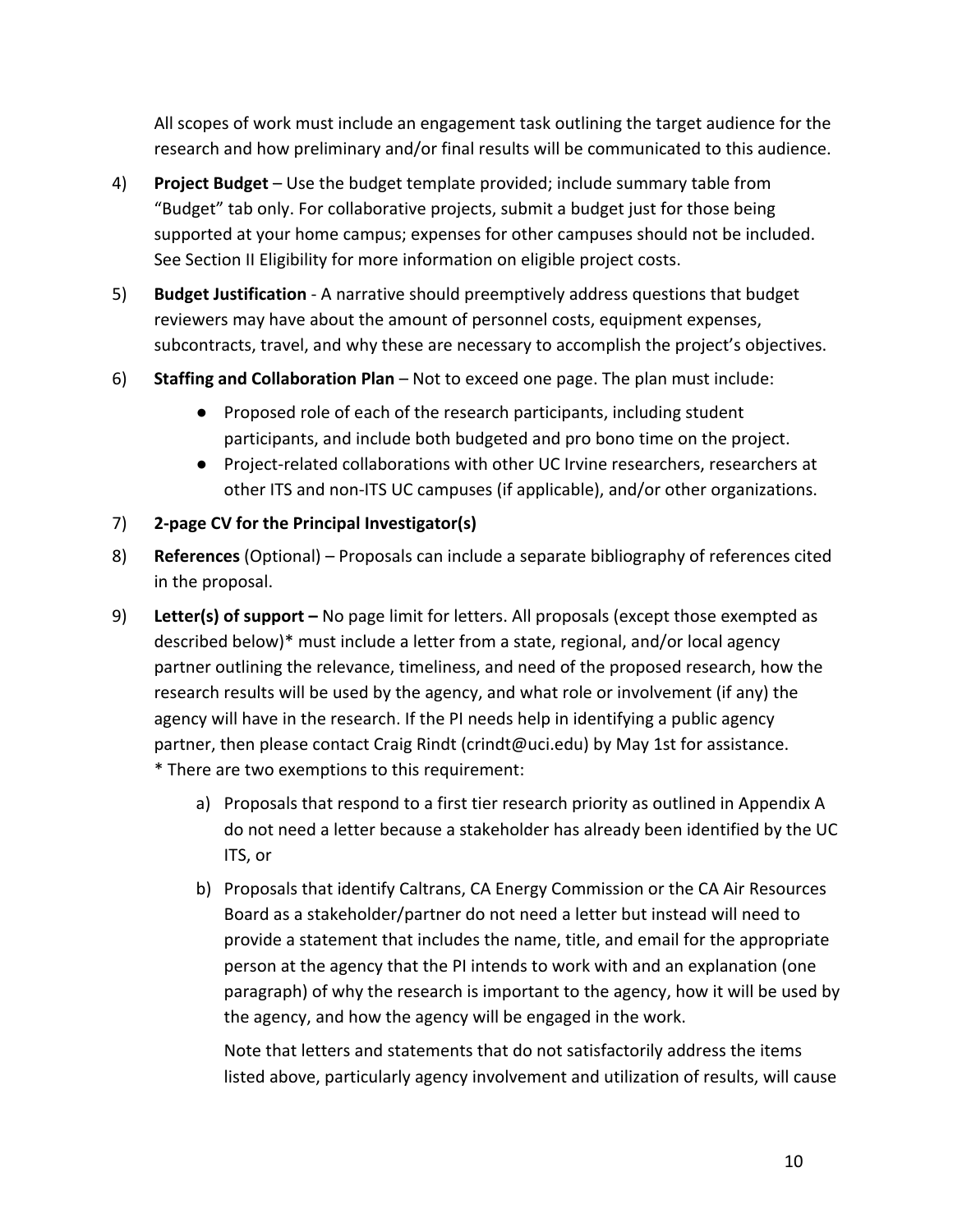a proposal to not be considered further.

**Letter(s) of participation and/or commitment** (if applicable) – PIs must provide a letter of support from an outside stakeholder that will be providing data, access to private or public facilities, cooperation of private or public entities, and/or commitment of match funding.

# **IV. Proposal Submission**

<span id="page-10-0"></span>**Proposals are due no later than May 30, 2019 at 11:59 PM.** Proposals must be submitted via this submission form (**<https://forms.gle/ViTeC5ALBty7SGsK8>**). Note that because this form is accepting file uploads, it requires you to sign in to your google account. All UCI affiliates have access to [UCI's G Suite](https://www.oit.uci.edu/help/google/) which satisfies this purpose, though a private gmail account will work as well. Applicants without a google account or those having difficulty with the form should contact [Craig Rindt](mailto:crindt@uci.edu) for assistance well before the deadline to arrange for submission. Proposals received after the deadline will not be considered.

# **V. Evaluation and Review Process**

<span id="page-10-1"></span>Proposals will be evaluated and scored based on responses to the information requested in this solicitation. The following process and criteria will be used to screen and evaluate projects:

- 1) Submission Screening Proposals will be reviewed first by program staff for: (1) completeness, (2) meeting eligibility requirements, (3) an explicit link to one or more of the research priorities listed in Appendix A and/or Appendix B, and (2) confirmation that a state, regional, or local government agency in California has expressed interest in the proposed work (if applicable). Proposals that pass initial screening will be evaluated for technical merit as described below.
- 2) Technical Merit Review The technical merit of proposals will be reviewed by external reviewers selected for their relevant expertise to the proposal topic. All proposals will be evaluated according to the following criteria:
	- Relevance to research priorities (note: Proposals responsive to first tier priorities will receive the highest rating)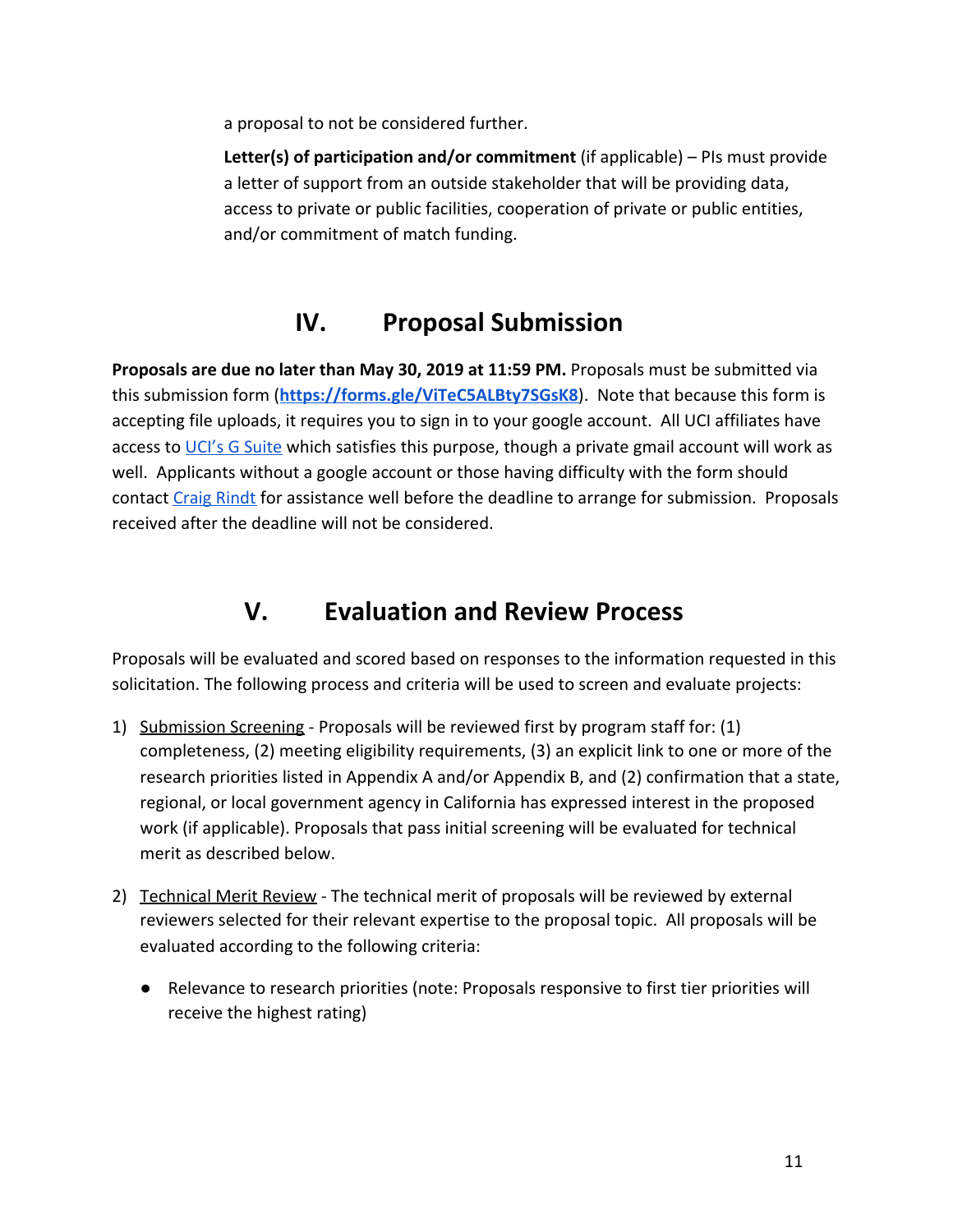- Level of support from public agency stakeholder and demonstration of how research will inform policy and/or practice (note: Proposals responsive to first tier priorities will receive the highest rating)
- Quality of research design and methodology
- Level of student involvement
- Reasonableness of budget and cost-effectiveness
- Qualifications to perform work
- Match funding and/or potential for attracting larger grant funding
- Prior performance on projects funded through other ITS solicitations (as applicable)
- Level of collaboration, including collaborations across UC ITS and/or other UC institutions, with outside organization, and/or interdisciplinary research teams.
- <span id="page-11-0"></span>3) Final Selection - Final selection will be based upon the external reviews and responsiveness to program priorities.

# **VI. Award and Administration Information**

# <span id="page-11-1"></span>**A. Award Notice**

It is expected that Researchers will be notified by June 29th, 2019 whether or not their research proposal is selected for funding.

# <span id="page-11-2"></span>**B. Award Administration**

All funds will be administered and processed by ITS Irvine following established university policies and procedures, and with an account assigned for every project.

# <span id="page-11-3"></span>**C. Grant Agreement Requirements**

In accepting a grant award, the PI agrees to the grant guidelines and expectations as outlined in Appendix E. Failure to meet these requirements will jeopardize the PI's consideration for funding in future years.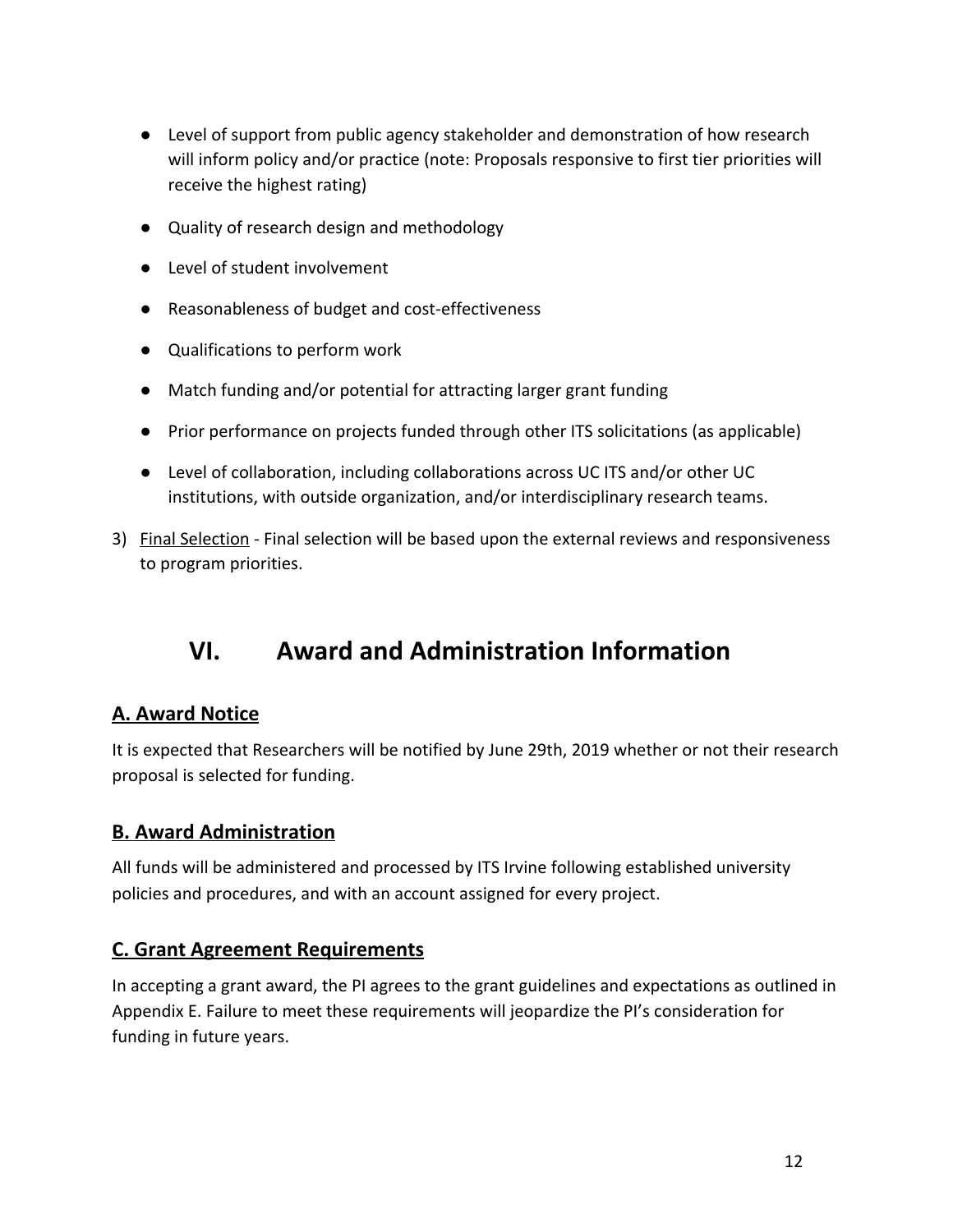# <span id="page-12-0"></span>**Appendix A – First Tier Research Priorities for FY 2019-20**

# <span id="page-12-1"></span>**1. Informing California's Zero Traffic Fatalities Task Force**

[AB 2363](http://leginfo.legislature.ca.gov/faces/billTextClient.xhtml?bill_id=201720180AB2363) (Chapter 650, Statues of 2018) directed the California State Transportation Agency (CalSTA) to convene a Zero Traffic Fatalities Task Force with the goal of producing a report by January 1, 2020, outlining policy recommendations for reducing traffic fatalities to zero. Offer Grembek (Co-Director, SafeTREC, UC Berkeley) serves as the UC ITS representative on this Task Force. CalSTA has requested assistance from the UC ITS to produce research summaries and/or white papers to inform the work of the Task Force. The UC ITS is soliciting proposals for the following list of topics outlined in AB 2363:

- Research on the engineering and legal basis underpinning California's current process and approach for establishing speed limits, centered on the use of the 85th percentile method.
- A study and survey of current practices and processes in California among local governments on establishing speed limits, including assessment of possible variations in use versus legislative and regulatory intent, and use of discretion to reduce speed limits below the limit identified using the 85th percentile method.
- Research to inform alternatives to using the 85th percentile method for determining speed limits.
- A comparative study of how other states and countries establish speed limits on local streets and roads, with specific consideration of urban and rural dimensions.
- Research that informs infrastructure, regulatory, and enforcement options to safely integrate bicycle, pedestrian, and micro-mobility use alongside vehicle use on local streets and roads. Specific areas of interest are potential changes to the State's Vehicle and Streets and Highways codes and/or street design.
- Evaluation of how local bicycle and pedestrian plans and the implementation of these plans affect speed limits set using California's "85th percentile" method.

*Note: All proposals received in response to the topics listed above will go through an expedited review process to ensure work can begin as soon as possible so that final products can be delivered by November 1, 2019, and incorporated into CalSTA's final report due to the Legislature by January 1, 2020. The UC ITS will not consider proposals that can not be completed by November 1, 2019. The Task Force may have other needs and requests for research later in the year that the UC ITS will try to respond to and has reserved funding to support. Therefore, please email Offer Grembek (grembek@berkeley.edu) and UC ITS Assistant Director Laura*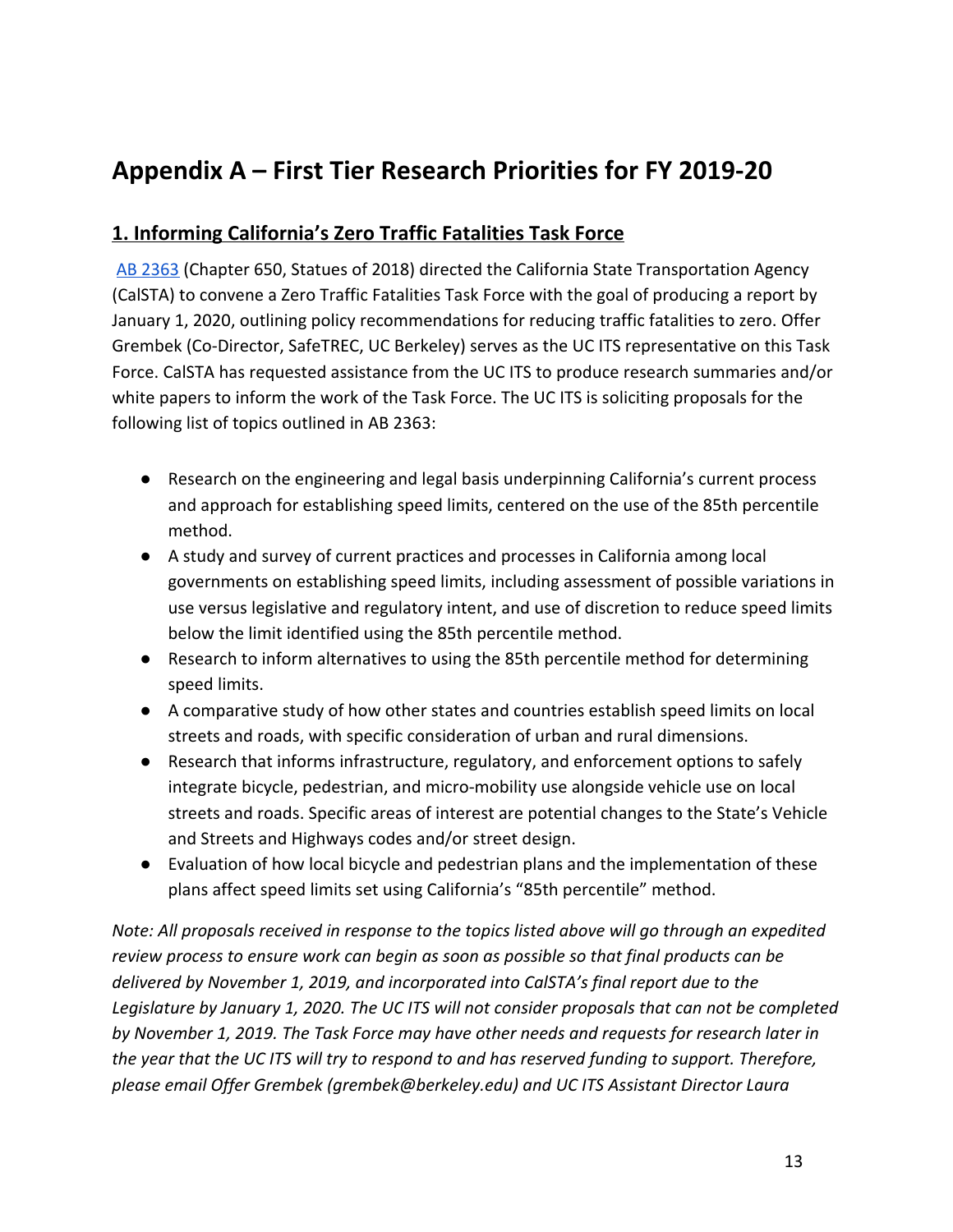*Podolsky (lpodolsky@ucits.org) to express interest in staying engaged in the Task Force and share your areas of interest / expertise.*

# <span id="page-13-0"></span>**2. Transportation and Housing Linkages**

The State of California continues to grapple with housing affordability challenges, including understanding the implications of housing affordability on travel behavior and demand. The UC ITS is soliciting proposals for a PI or PIs to serve as the UC ITS representative(s) that will work closely with CalSTA and members of the Transportation and Housing Coordination Workgroup to define and produce research products that will inform ongoing policy discussions related to the linkage between housing affordability and travel behavior and demand. Specific topics CalSTA would like the UC ITS to explore in consultation with the Workgroup are as follows:

- A survey of policies and programs that have been implemented by regional transportation agencies, other states, and other countries to influence local jurisdictions to entitle and developers to construct additional housing units in areas that best leverage existing transportation infrastructure, such as near major transit stations and in areas near jobs.
- A synthesis of research on housing-and-transportation linkages.
- A survey of state, local, and regional housing policy, programs, and regulations that affect transportation outcomes in California. Conversely, a survey of California state, local, and regional transportation policy, programs, and regulations that affect housing outcomes.

A Translational Project that includes synthesis activities that respond to the prompts above as well as time and travel for participation in the Workgroup is encouraged. PIs should plan for approximately 2 - 3 in-person meetings in Sacramento with the Workgroup as well as time to coordinate with other UC housing and transportation experts as needed. This priority area is also well-suited for Research Syntheses proposals for those who do not wish to directly participate in the Workgroup.

UC ITS Assistant Director Laura Podolsky will work closely with the PI(s) as the project progresses. PIs interested in responding to this priority category should reach out to Craig Rindt ([crindt@uci.edu\)](mailto:crindt@uci.edu) as soon as possible for possible updates and additional information.

# <span id="page-13-1"></span>**3. Goods Movement**

The UC ITS is soliciting proposals that respond to the following priorities: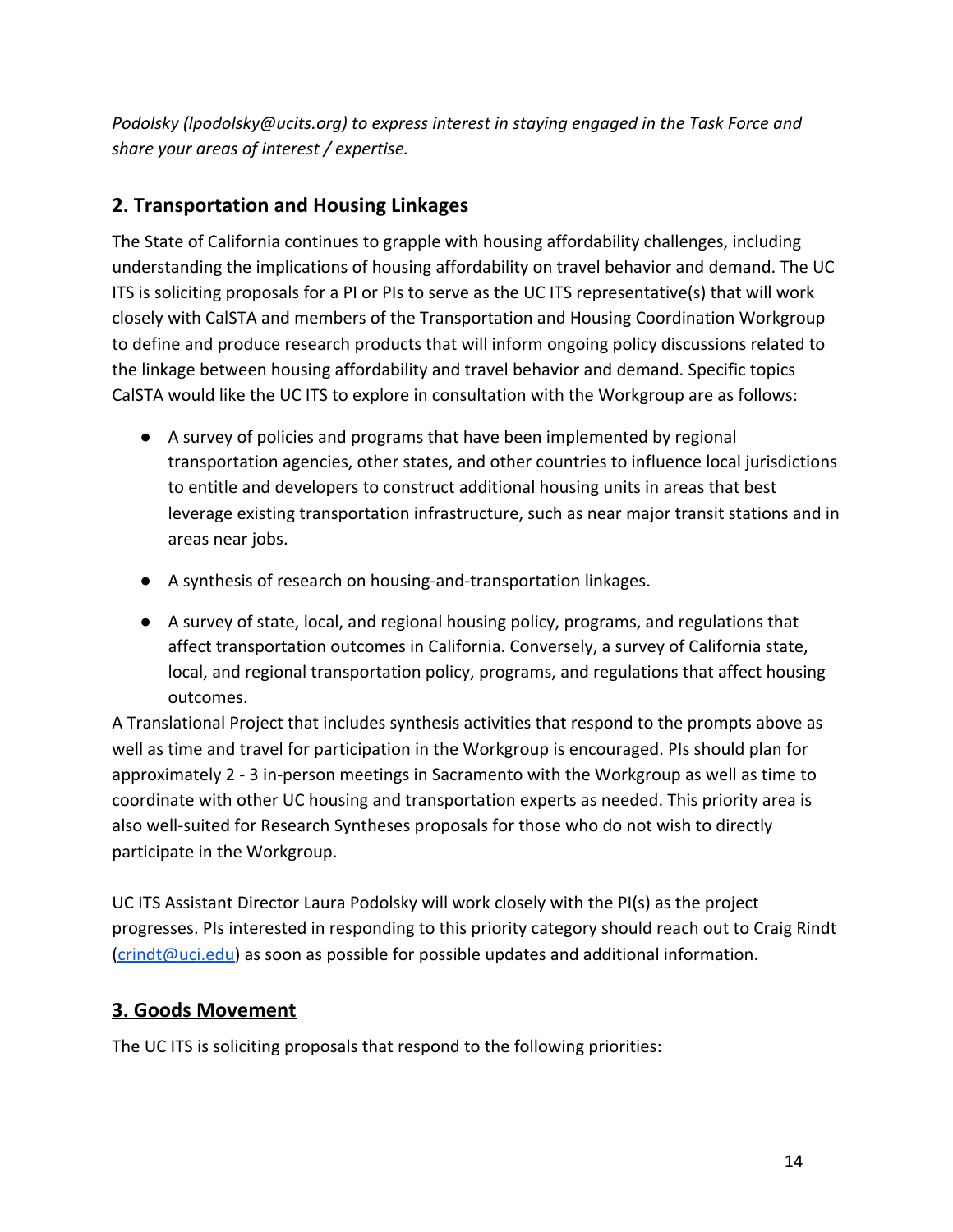- An inventory and evaluation of state environmental, safety, and labor regulations that impact freight and goods movement in California, with an emphasis on cumulative effects of regulation on the freight sector's economic competitiveness and workforce.
- Evaluation of cost-effective infrastructure investments and/or operational strategies to improve the efficiency of freight movement while also reducing environmental and health impacts in California.
- Evaluation of global best practices in increasing throughput at seaports, with recommendations on actions California government agencies could take to increase throughput.
- An evaluation of current and future trends affecting the goods movement workforce, including recommendations the state can take to assist with workforce development for this sector.
- A white paper discussing the potential labor impacts of vehicle automation and artificial intelligence in the freight and logistics sectors as well as personal transportation.
- Evaluative case studies and/or review of strategies for integrating goods movement into urban planning and design (i.e., land use planning, Complete Streets policies) to support last-mile delivery. This should include a survey of local policies and approaches among cities and counties throughout California and recommendations for how cities and counties can better incorporate urban freight into local planning.

# <span id="page-14-0"></span>**4. Active Transportation**

California continues to increase its investment in programs and infrastructure to support active transportation. The State wishes to evaluate and improve its approach to funding, designing, building, maintaining, and operating its multimodal transportation system, including enforcing traffic laws. The UC ITS is soliciting projects that respond to the following priorities. Please see the "Informing California's Zero Traffic Fatalities Task Force" above for more active transportation related topics.

- An inventory and evaluation of the effectiveness of the State's active transportation grant programs and complete streets policies for shifting travel to active transportation modes; and recommendations for improving the effectiveness of the State's active transportation programs and policies.
- Research synthesis on the effectiveness of educational and public awareness strategies on active transportation rates.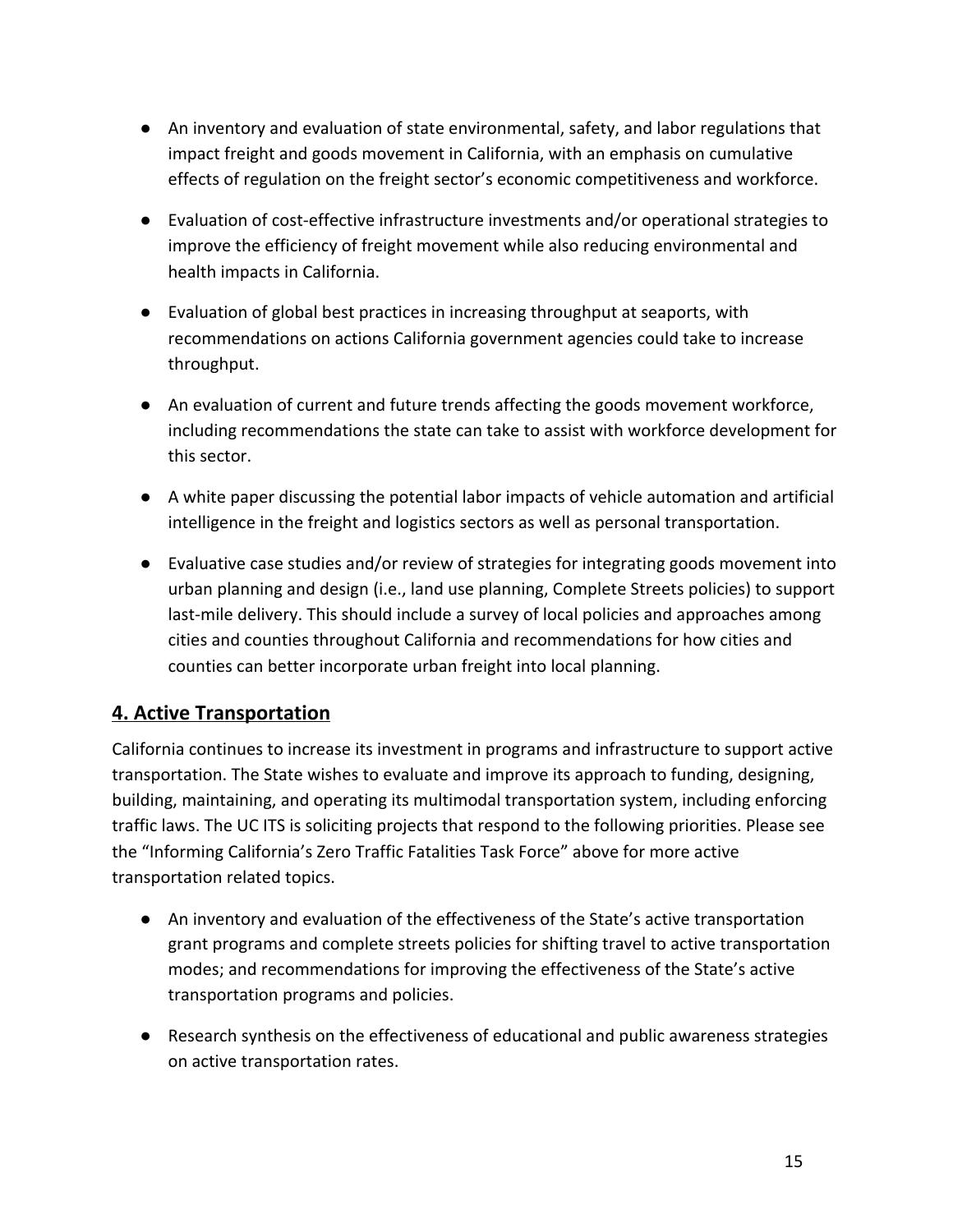● Research on ways to improve project delivery for active transportation projects.

### <span id="page-15-0"></span>**5. Innovative Mobility**

The UC ITS is soliciting proposals on the following priorities:

- Guidance on regulatory approaches that address incremental introduction of automation features in an existing vehicle fleet, such as over-the-air software updates that increase the automation capabilities of a vehicle.
- An inventory and study of the roles, jurisdiction, current activities, and interactions between state, regional, and local agencies in the context of innovative mobility (especially connected and automated vehicles and micro-mobility). The study should also identify where agencies may be working at cross purposes and recommendations for institutional arrangements that would facilitate a more coordinated and effective response to the changes occurring in transportation.
- An inventory of the State's current assets related to the development and testing of automated vehicles, traffic management, electrification, and connectivity. Assets include physical facilities (e.g., test sites, on-road testing sites), personnel, data, and research capabilities, as well as policies to support the development and testing of new technologies. As part of this work, identify gaps and opportunities for leveraging investments to spur economic development and innovation as well as increasing collective learning.
- Analysis of the potential labor impacts of vehicle automation and artificial intelligence in the freight and logistics sectors as well as personal transportation.

# <span id="page-15-1"></span>**6. Improving Data Collection and Quality**

Quality data is foundational to good research, policy-making, and regulation. The UC ITS is soliciting research proposals on the following priorities:

- Guidance on increasing collaboration among state, regional, and local governments in big transportation data analytics and incorporating continuous data collection and analysis into planning processes, especially with regard to innovative mobility and automated vehicles.
- Approaches to collecting and protecting data from Transportation Network Companies and anonymizing and disaggregating data to inform modeling and decision-making by regional transportation planning associations and metropolitan planning organizations.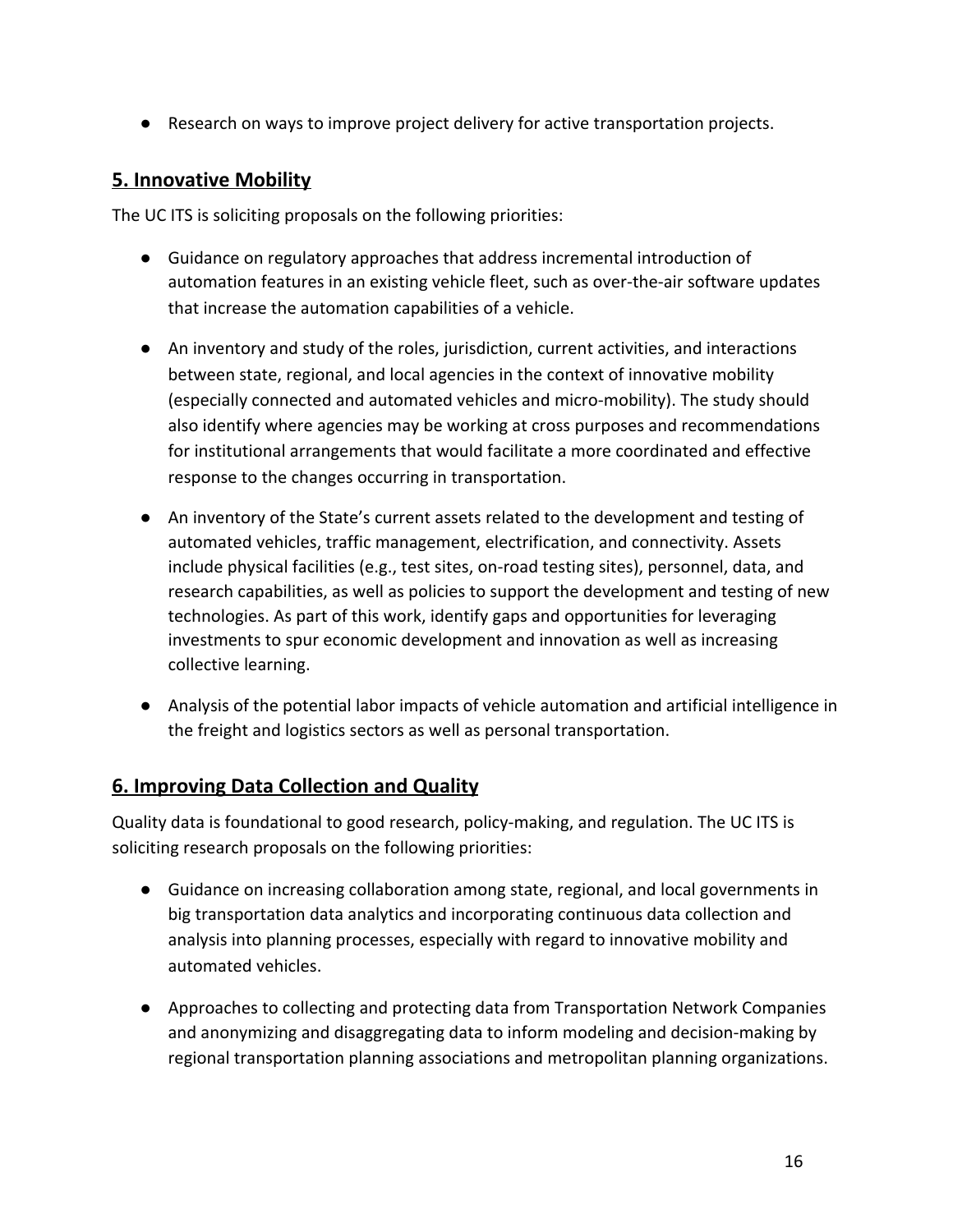- Research to support wide-scale, automated sensing of bicyclists and/or pedestrians without deploying additional infrastructure.
- Guidance for local governments on developing evaluation and data collection plans that will help capture the effects of pilot programs and/or interventions, especially within the context of state-funded grant programs that support active transportation and innovative mobility pilots.

# <span id="page-16-0"></span>**7. Managing Traffic Congestion**

The San Francisco County Transportation Authority, the Los Angeles County Metropolitan Transportation Authority, and other public agencies are currently exploring how pricing strategies can be designed, implemented, and managed to reduce traffic congestion, achieve environmental goals, and promote equitable outcomes. To help inform these efforts as well as the larger discussion on the potential role of pricing in California, the UC ITS is soliciting proposals on the following priorities:

- Comparative evaluation of the equity effects of various designs for congestion pricing programs and incentives (e.g., cordon or area-based pricing; parking pricing and regulations; VMT or road-usage pricing; high-occupancy toll lanes; comprehensive, multi-facility pricing).
- Case study evaluation of congestion pricing implementation in other cities (particularly in the U.S.), and lessons learned for California in terms of strategies for meeting program goals and maximizing benefits (particularly to low-income and disadvantaged communities), methods and metrics for studying options, and community engagement strategies to broader stakeholder input, understanding, and support.
- Data collection and analysis of the existing transportation system in terms of its impact on people in different socioeconomic groups, with a focus on areas where congestion pricing has been proposed in the San Francisco Bay Area. Data collection could involve the use of license plate readers, mailing surveys to vehicle owners, and/or alternative methods. The study would be in collaboration with the San Francisco County Transportation Authority and is time sensitive. The study would need to be completed this year.
- Research synthesis on the application of behavioral economics to "nudge" travel behavior.
- Evaluate the use of "[design thinking"](https://en.wikipedia.org/wiki/Design_thinking) workshops as a method for improving community engagement as part of transportation planning and policy efforts. The San Francisco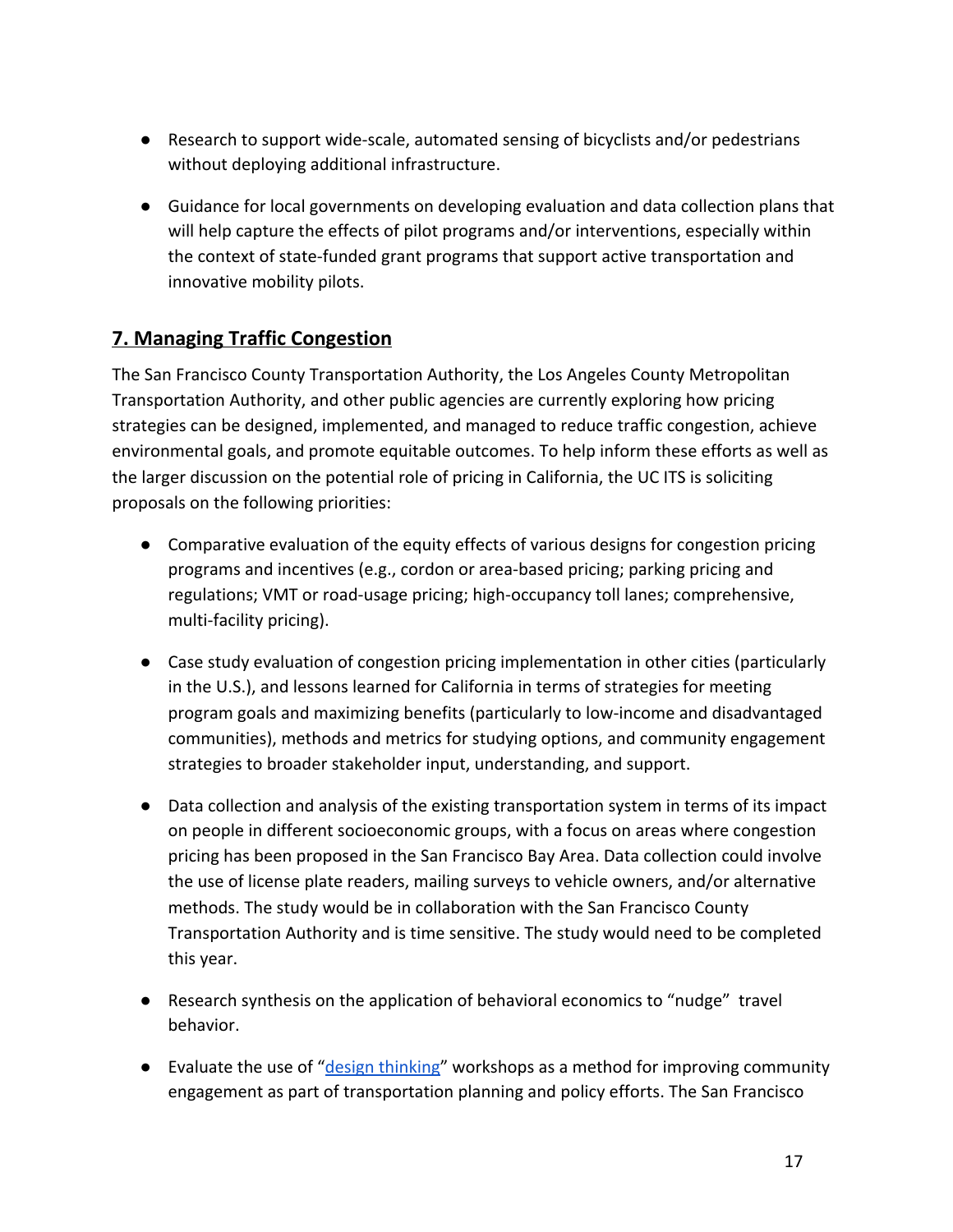County Transportation Authority would serve as a partner and workshops would be part of the agency's efforts to understand community concerns and input related to pricing strategies.

# <span id="page-17-0"></span>**8. SB 1 Implementation**

The [Road Repair and Accountability Act of 2017 \(SB 1\)](http://leginfo.legislature.ca.gov/faces/billNavClient.xhtml?bill_id=201720180SB1) provides funding for road repair and maintenance as well as support for existing and new programs related to the mobility of passengers and goods movement in the State of California. The UC ITS is soliciting proposals on the following priorities:

- Delivery of technical and educational support to local governments on pavement best practices with a focus on achieving the SB 1 goal of "using advanced technologies and material recycling techniques that reduce the cost of maintaining and rehabilitating the streets and highways, and that exhibit reduced levels of greenhouse gas emissions through material choice and construction method." Translational Project and Research Syntheses would be conducted as part of the [City and County Pavement Improvement](http://www.ucprc.ucdavis.edu/ccpic/) [Center](http://www.ucprc.ucdavis.edu/ccpic/) led by UC Davis and UC Berkeley.
- Research to inform the design, delivery, and/or evaluation of the [Solutions for](http://www.catc.ca.gov/programs/sb1/sccp/) [Congested Corridors Program](http://www.catc.ca.gov/programs/sb1/sccp/).
- Research to inform the design, delivery, and/or evaluation of the Advance Mitigation Program in order to achieve the goals of this program as defined in SB 1.
- Research to inform cost-effective and feasible implementation of the following SB 1 goals:
	- $\circ$  "use advanced technologies and communications systems in transportation infrastructure that recognize and accommodate advanced automotive technologies that may include, but are not necessarily limited to, charging or fueling opportunities for zero-emission vehicles, and provision of infrastructure-to-vehicle communications for transitional or full autonomous vehicle systems;
	- include features in [transportation] projects to better adapt the asset to withstand the negative effects of climate change and make the asset more resilient to impacts such as fires, floods, and sea level rise; and
	- $\circ$  incorporate complete street elements into [transportation] projects, including, but not limited to, elements that improve the quality of bicycle and pedestrian facilities and that improve safety for all users of transportation facilities."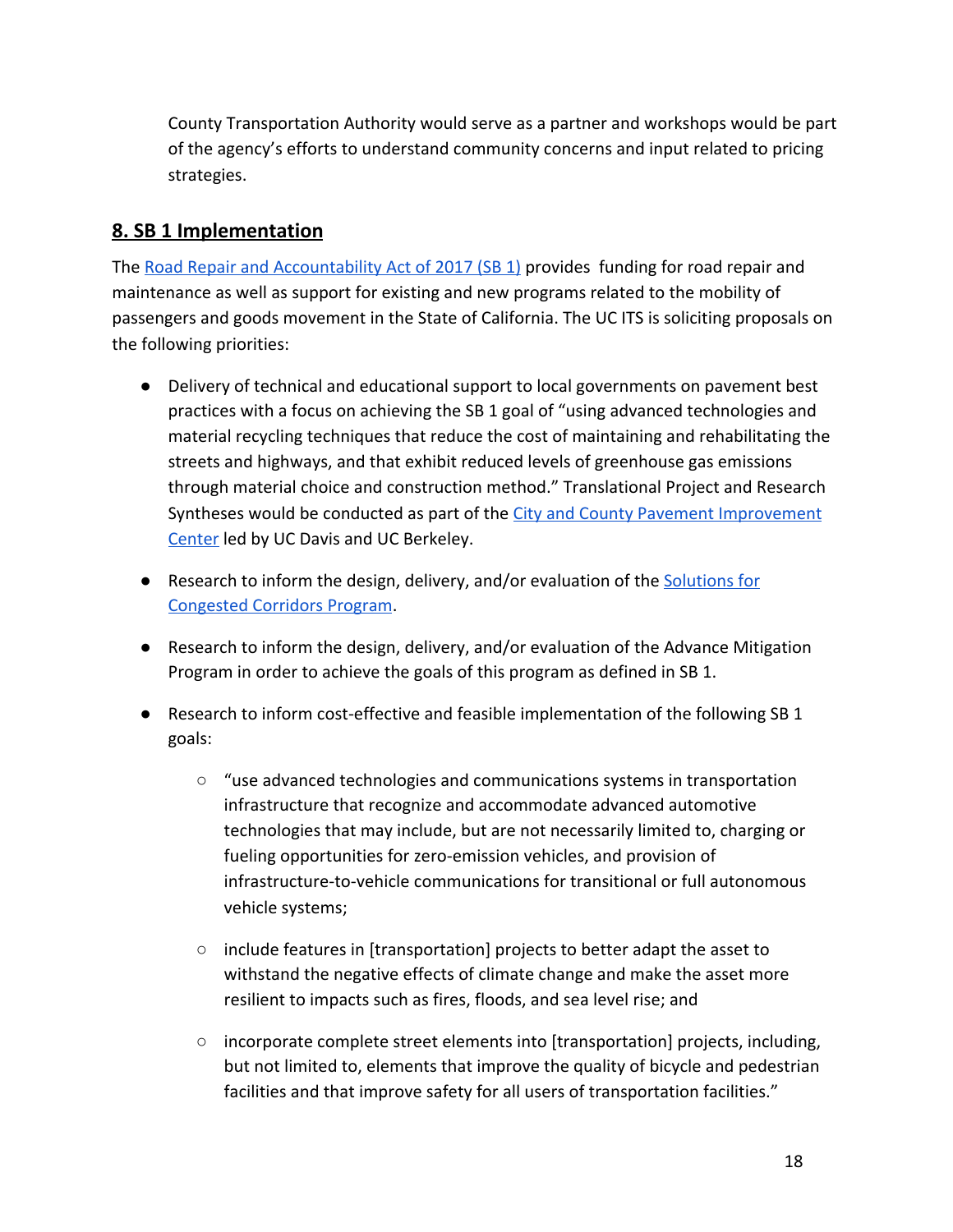<span id="page-18-0"></span>● Research to inform the tracking and achievement of performance metrics outlined in SB 1.

# **Appendix B - Second Tier Research Priorities for FY 2019-20**

Over the past year, the UC ITS has engaged with researchers from across the UC system and external stakeholders from government agencies, non-governmental organizations, and the private sector to gain a better understanding of the challenges and opportunities associated with the accelerated rise of new transportation technologies and innovations. From these efforts, the UC ITS has identified nine priority areas for policy development, research and technical assistance. The UC ITS is soliciting proposals that address critical research questions within each of the nine priority areas as listed below. Note that many of the priorities listed below overlap with "first tier" priorities listed in Appendix A.

# <span id="page-18-1"></span>**1. Integration of Vehicle and Communication Technologies with Transportation Infrastructure**

- What infrastructure upgrades and improvements are needed to support the safe deployment of automated vehicles and how should upgrades and investments be prioritized? What are "no regrets" investments that can be made today that will allow transportation agencies to be resilient to technology and other changes that may occur?
- How can private sector innovation and public sector infrastructure investments be better aligned to support the deployment of automated vehicles? What are the opportunities for public-private partnerships?
- What role (if any) does the government have in resolving the debate over what communication technology should be used for connected vehicles (i.e., digital short range communications (DSRC) technology or LTE-V2X short range communications or 5G direct communications)?
- How might fast-charging needs for electric automated vehicles deployed by mobility service companies shift the state's strategy and investment in public charging infrastructure? What will the impacts be on the power grid?
- What are appropriate communication protocols and standards for connected vehicles and connected infrastructure? What are opportunities for vehicles and infrastructure to communicate with non-vehicles, such as bicyclists and pedestrians?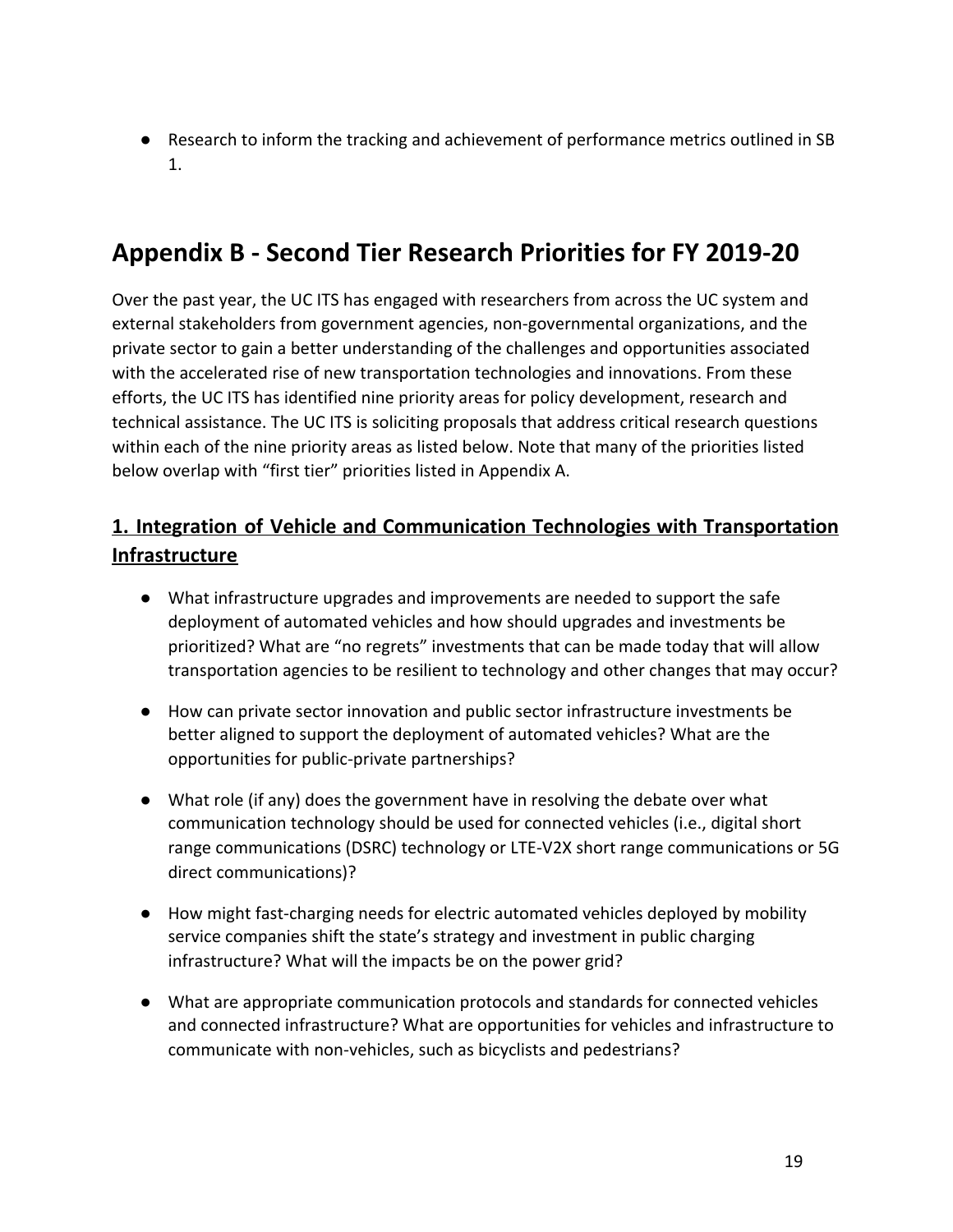● What are communication and physical requirements when designing an automated, electric vehicle system? What are the gaps in realizing this system and what are the best approaches to filling these gaps? How should the system be evaluated and refined?

# <span id="page-19-0"></span>**2. Travel Behavior and Travel Demand**

- Under what conditions would travelers share riders with others? For example, what is the effect of price, time traveled, privacy and security protections, waiting time, and other factors on a traveler's decision to share a ride? And how does this behavior differ across demographic and socio- economic attributes, and for different trips purposes? How might pooled car trips compare to conventional transit, micro-transit, walking, and micro-mobility options, as well as personal car ownership and travel? What are the implications for total vehicle miles traveled at different times and places?
- Under what conditions would car owners give up car ownership? How would these choices vary across demographic and socio-economic groups, and for different land use patterns, climates, and other factors? How does the availability of other modes of travel affect this choice—especially the new demand-responsive and dockless modes?
- What are the leading factors and trends that will shape freight and goods movement? How will the adoption of new transportation and communication technologies ripple through the supply chain and what are implication for the size, location, and amount of warehouses and how goods are moved (i.e., by truck, rail, drone, bicycle)?
- What changes are needed to current planning models and tools to better understand and predict future travel demand? What are current and potentially new sources of data that can be used to better reflect and predict travel demand?
- What are the impacts of different adoption scenarios (e.g., pooled rides vs. individual rides; mobility service company vehicles vs. personal vehicles) on traffic congestion, infrastructure costs, transportation funding, economic productivity, use of other travel modes (e.g., public transportation, walking, bicycling), long-distance travel, and residential location?
- What are the best policy levers for affecting future travel demand to help meet the state's goals related to the economy, social mobility, the environment, and public health?
- How will changes in travel affect the development of cities, influence households' residential location, and development of communities? How can policy makers reduce land use consumption while checking that total vehicle travel and associated environmental impacts are kept in check?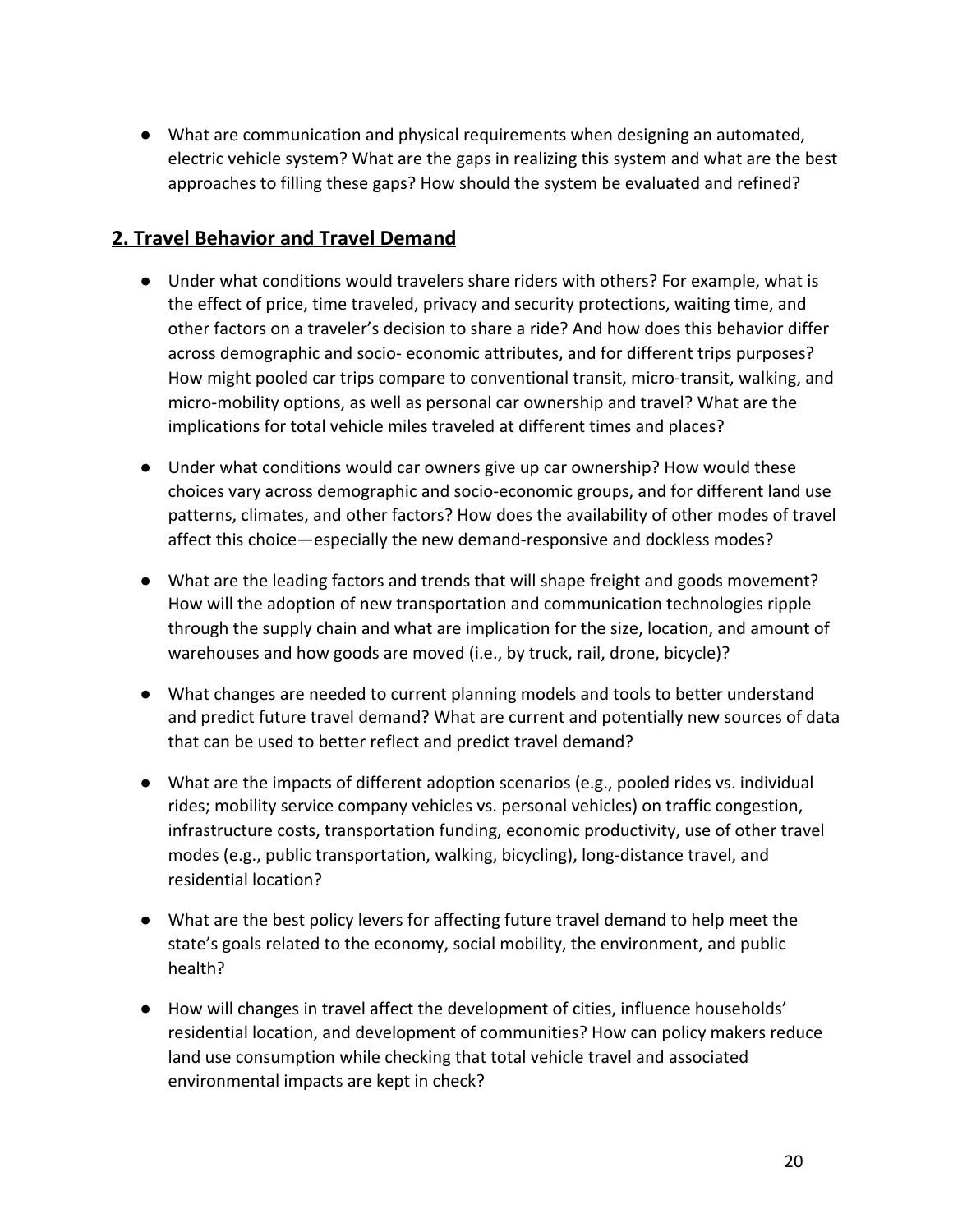# <span id="page-20-0"></span>**3. Implications for the Environment, Public Health, and Energy Use**

- How will the introduction of automated vehicles (under a variety of scenarios and policy approaches) affect VMT, greenhouse gas emissions, air pollution, energy demand, and the use of other travel modes (such as transit, walking, and biking) in California? How can negative impacts be mitigated?
- What tools and models are available and what tools must be developed and/or improved in order to evaluate the environmental and health impacts of shared, electric, connected and automated mobility?
- How will automated and electric travel impact the power grid, greenhouse gas emissions, and additional pollutant emissions as electricity production increases sharply, not only in California, but in the western United States?
- What are opportunities for improving the efficiency and throughput of the transportation system while minimizing emissions with the introduction of automated vehicles (i.e., passenger vehicles and trucks) and other mobility innovations (e.g., scooters, e-bikes)? How do opportunities change based on context (urban, suburban, rural) and the stage of automated vehicle introduction (i.e., in the beginning with a mix of automated vehicles and human-driven vehicles vs. later on when – in some cases – all vehicles will be automated)?
- What are the best policy levers and/or strategies for assuring the automated vehicles and new mobility services are also zero-emission? How can the revolution occurring in transportation assist the transition to cleaner fuels and vehicles?

# <span id="page-20-1"></span>*4. Governance and Regulation*

- How should the unique attributes (e.g., vehicle occupancy) and public benefits of new forms of mobility be considered in transportation funding programs? How should transportation funding formulas (especially across modal programs) be restructured in order to support overarching policy goals and be agnostic about service providers? Should public funds be used to subsidize disadvantaged travelers using private services? And if so, then how?
- How might transportation pricing policies be designed in ways that are more acceptable to the traveling public?
- How might electrification of vehicles used by TNCs and other mobility service companies be accelerated? How might behavior of drivers, users, and companies be most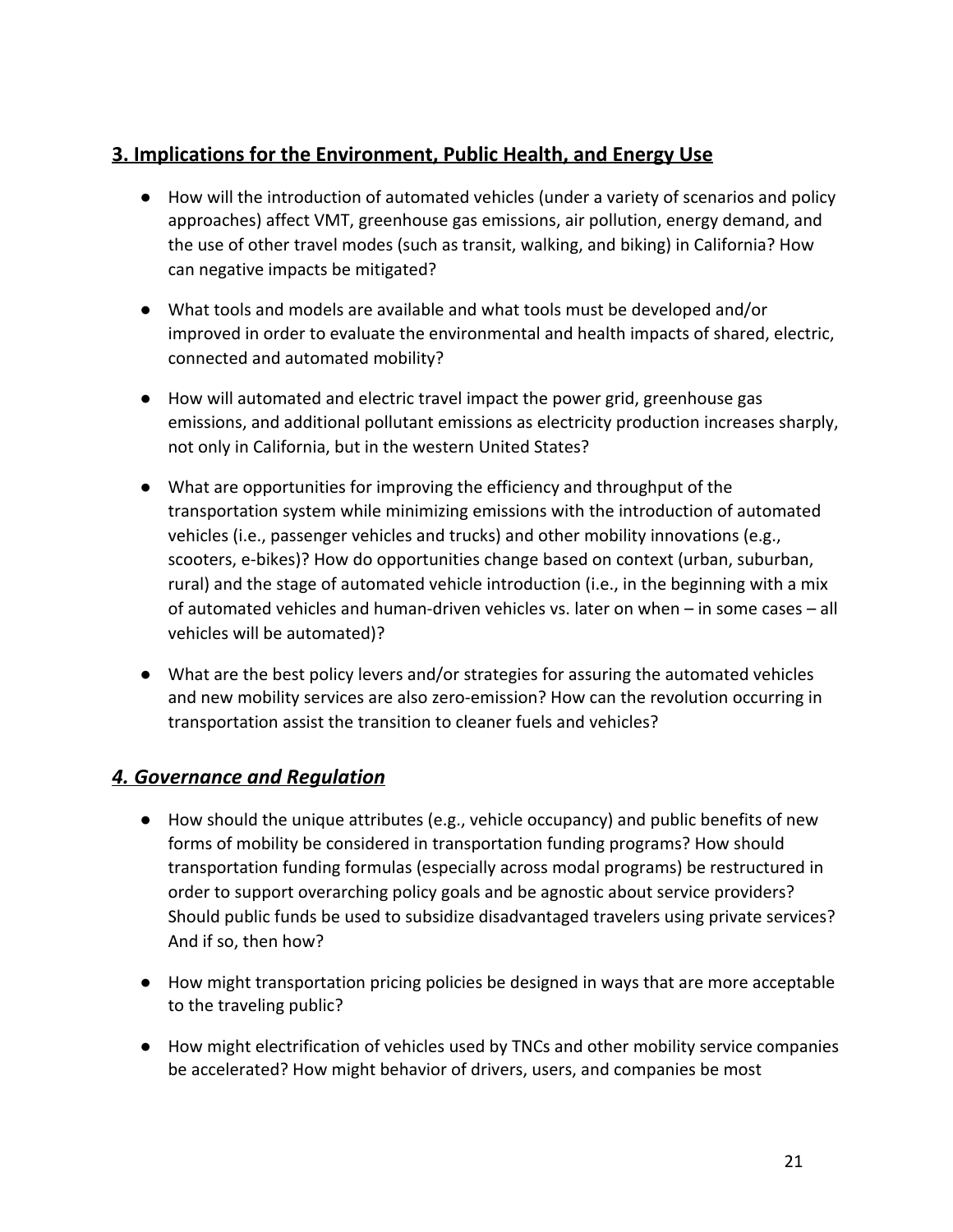effectively influenced? Does the transition to automated control affect the timing and nature of these policies?

● What are the best policies to support a transition to more affordable, dynamic micro-mobility options, such as scooters, in a way that is safe and best serves the public interest? For example, initial research suggests that e-scooters have similar speed profiles as bicycles. If so, then one strategy might be a massive increase in safe protected "bike" lanes. But how would this be funded and what more needs to be done in terms of safety?

# <span id="page-21-0"></span>**5.** *Equity*

- What are the potential barriers to the use of new mobility services among disadvantaged population groups? How might public policies and programs help travelers overcome such barriers?
- To what extent and how do disadvantaged population groups use new mobility services and what are barriers these groups face? How does use and barriers compare with other groups?
- What are the effects of new mobility services on the (a) travel behavior (e.g., mode, trip making) (b) automobile ownership, and (c) residential location of disadvantaged population groups? What are the benefits (e.g., accessibility, employment, activity participation, civic participation) and costs (e.g., expenditures) of new mobility services to disadvantaged population groups? How can policies and programs address the costs?
- How do new mobility services affect neighborhood-level indicators such as air quality, gentrification, spatial inequality? How can policies and programs mitigate the negative effects of these new services on vulnerable communities?
- How are new mobility services distributed across communities particularly with respect to low-income and minority neighborhoods? Do service providers discriminate against certain types of riders (e.g., minorities, disabled, riders who live in particular neighborhoods)? What is the impact of new mobility services on existing fixed-route transit and taxis service for individuals with disabilities? What types of regulations should be put in place to ensure equity outcomes?
- How do diverse stakeholders—including individuals and organizations from low-income and minority communities—collaborate to achieve equitable outcomes with respect to new innovative mobility services? How can existing planning processes be strengthened?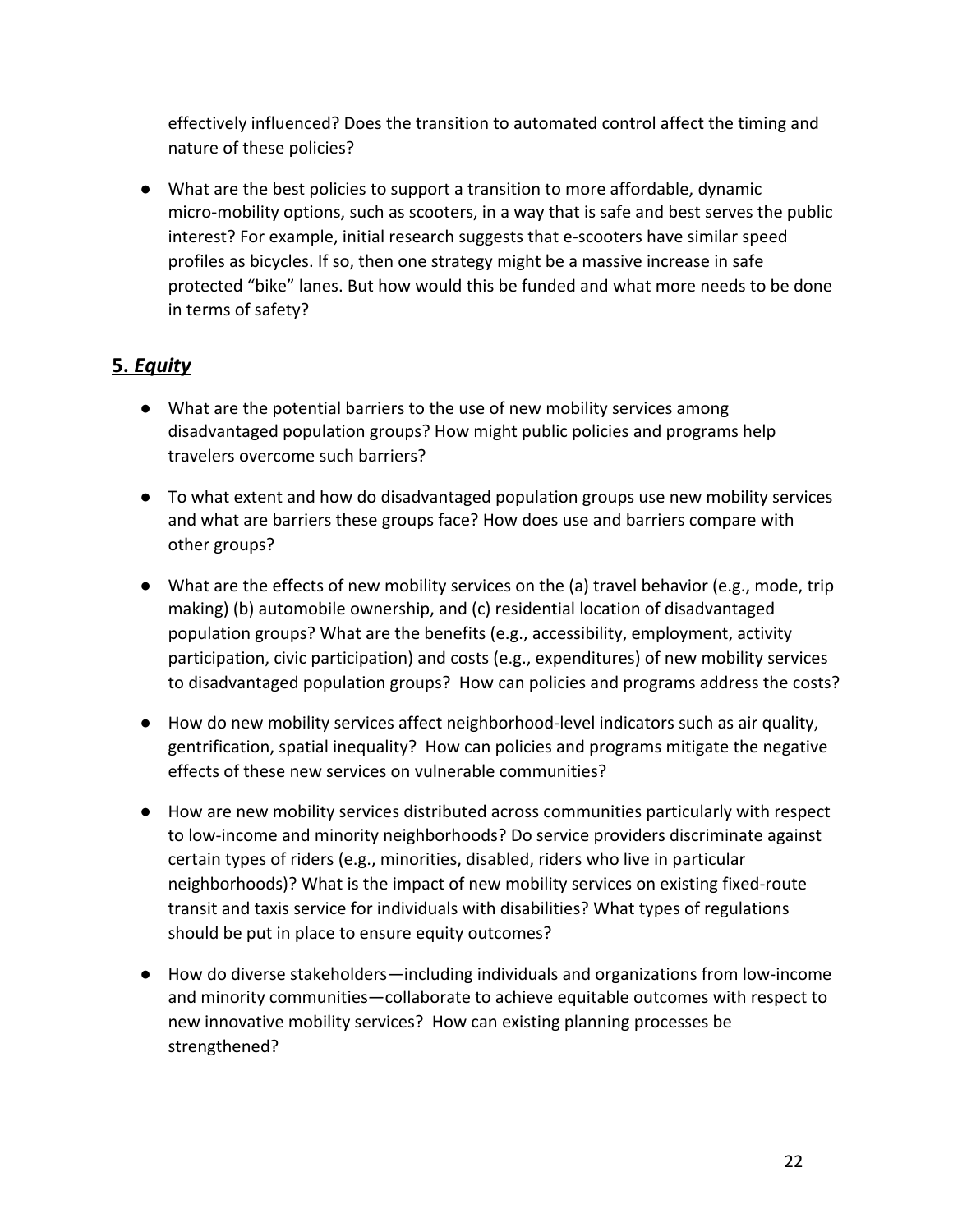- How effective are existing new mobility programs and policies aimed at addressing the transportation needs of disadvantaged riders (e.g., low-income car sharing, subsidies for the purchase of electric vehicles, use of ride hailing)?
- How is new mobility likely to affect the spatial distribution of wealth and poverty, and access to needed goods and services across communities and income groups? How can public agencies, as they develop programs around innovative mobility, ensure that the benefits of these programs are shared by all Californians?

# <span id="page-22-0"></span>*6. Integration with Other Modes and the Built Environment*

- How are people and firms using various forms of new mobility, and how is this affecting their location decisions, as well as the use of incumbent travel modes (e.g., transit, solo driving, walking, and biking)? How would anticipated changes in technology influence such location decisions? What are the implications of these changes for sprawling versus compact development?
- How are new forms of mobility competing for public urban infrastructure, such as streets, curbs, sidewalks, and even airspace? How might these infrastructures be planned and managed more effectively, and dynamically in the years to come? For example, what are opportunities for adaptive re-use of parking spaces?
- What are the implications of new mobility—from scooters to TNCs to automated vehicles—for existing public transit services? For example, under what circumstances and for whom are these new services (1) replacing transit trips in built-up, congested areas where transit works best, (2) replacing transit trips in outlying area where transit works less well, and (3) supporting transit service by providing first- and last-mile connections?
- How can recent major investments in public transit around the state, and commitments in the Statewide Transit Strategic Plan, be better leveraged in an increasingly differentiated mobility environment?
- How can new mobility services and/or partnerships with the private sector help transit agencies overcome intractable challenges transit has faced, including serving low-density areas and addressing first / last mile? What are examples and lessons learned from innovative partnerships between transit agencies, paratransit providers, and shared mobility service providers?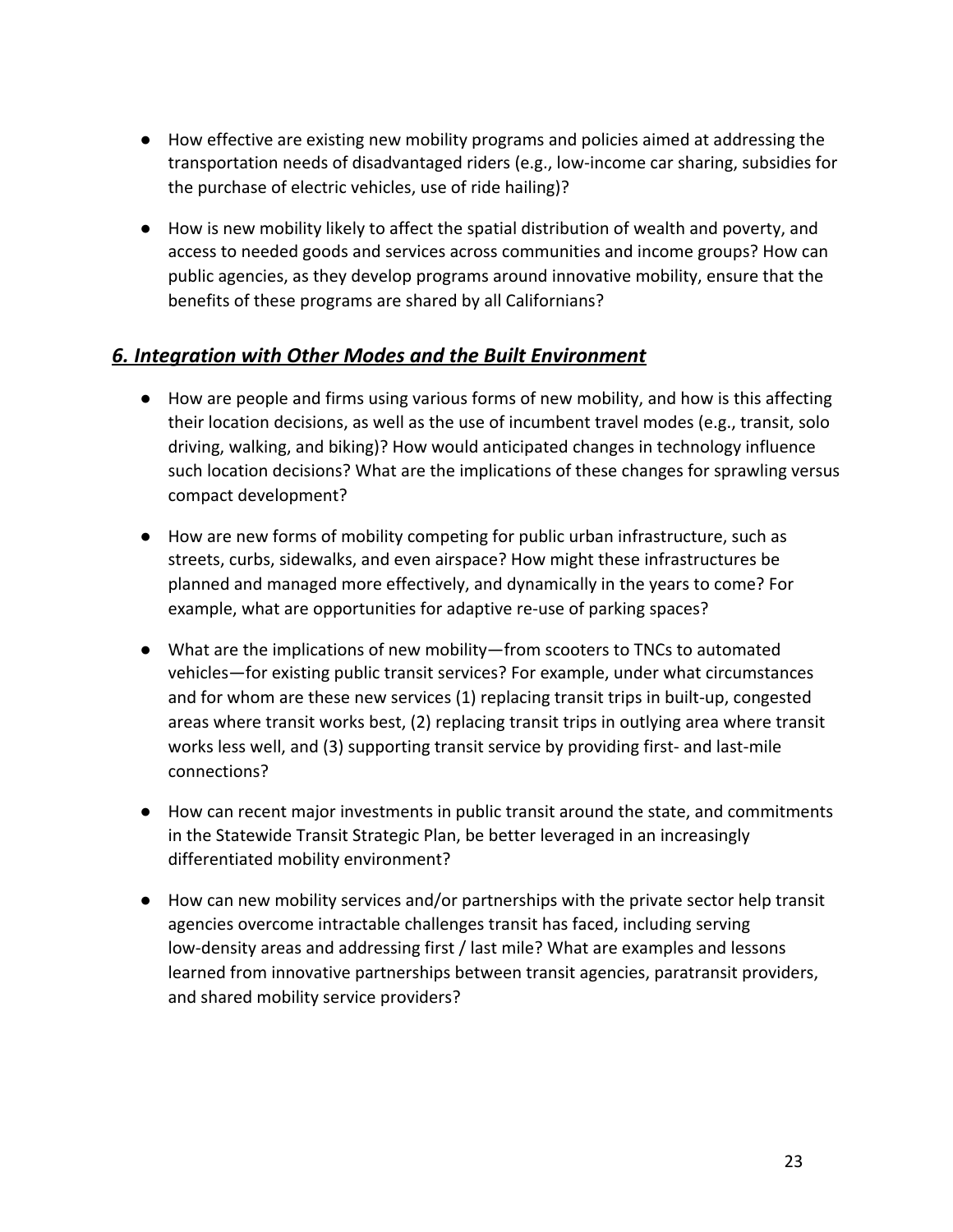# <span id="page-23-0"></span>*7. Safety*

- What surrogate safety and security measures should be included in future policies regarding new mobility initiatives to effectively monitor the impact of the systems on the road users?
- What are the multi-modal safety benefits that can be provided by connected and intelligent intersections and infrastructure?
- What are the risks of reduced situational awareness for a driver using automated technology, such as the potential for increased drowsiness? What is the likelihood of reduced driver situational awareness and what are methods and options to mitigate these risks? What are reasonable expectations regarding the ability of drivers to re-engage attention when human intervention is needed?
- How would new in-vehicle technologies affect the leading causes of fatalities?
- What are the minimal data specifications that are needed to independently and proactively assess the safety of automated vehicles? What level of regulation is desirable? At what level of government are different safety "checks and balances" needed?
- What design, operational, technological, and legal modifications are need to establish a safe system for the large-scale use of micro-mobility innovations, including dockless e-scooters and e-bikes? How can automated vehicles be safely integrated into today's system and what modifications to infrastructure, operations, and design are needed?
- What are the educational and training needs for drivers in regard to automated vehicle capabilities?
- What are the safety implications of a mixed vehicle fleet (i.e., a mix of automated vehicles and human drivers)?
- What are risk management strategies for on-road testing?
- What are standards for vehicle responses in emergency situations?
- What are the principal safety issues associated with the use of platooning such as the reduced visibility of drivers in the following vehicles, and the interaction of passenger cars with truck platoons at highway speeds? What are the potential positive benefits of platooning technologies?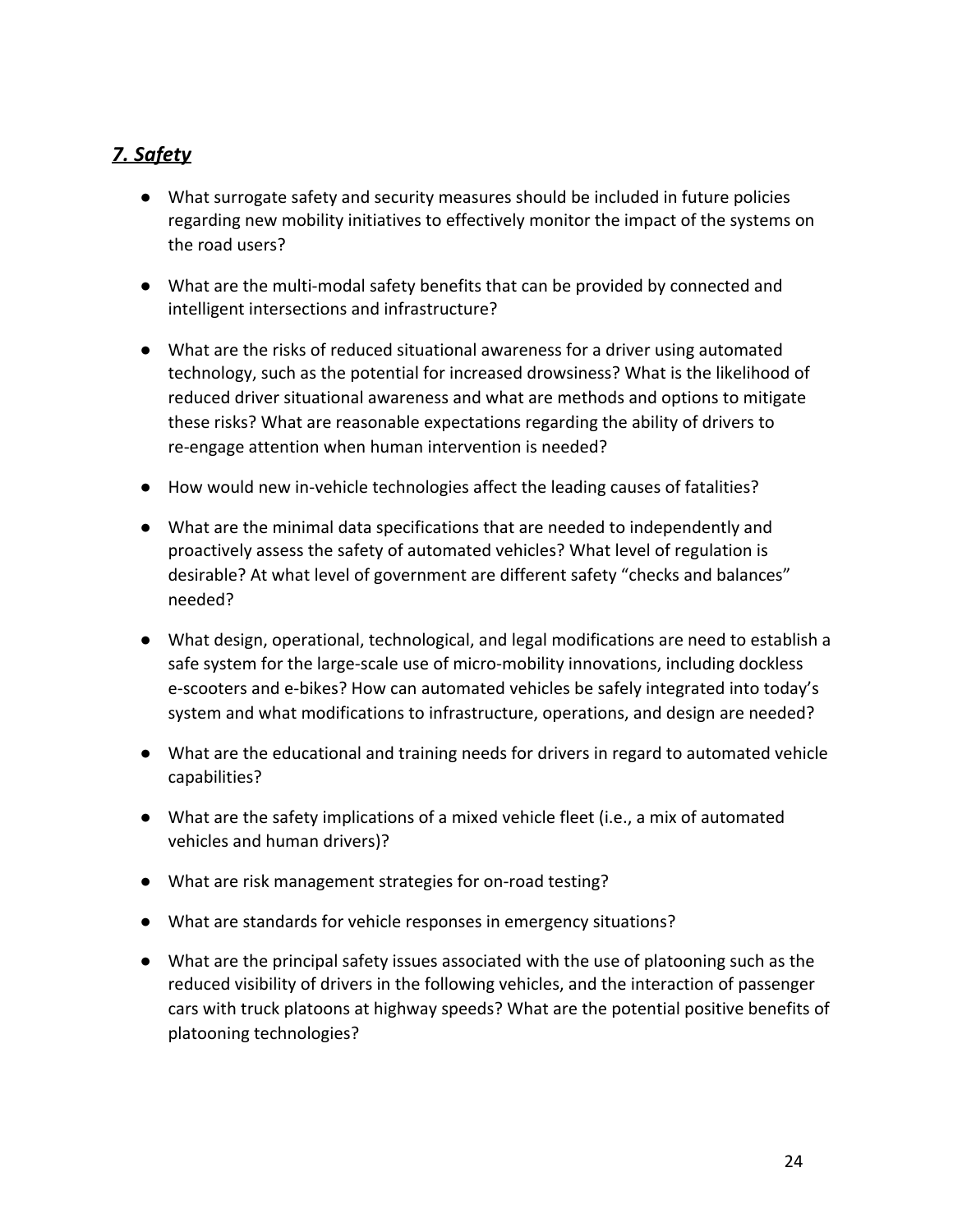### <span id="page-24-0"></span>*8. Labor, the Workforce, and the Economy*

- What are the broad employment groups that may be affected by increases in transportation automation and platform-based ride-hailing in California, specifically commercial drivers, travel-intensive workers (e.g., visiting nurse, repair person) and transportation equipment workers? What is the scale and characteristics of those employed in these groups?
- What is the current portfolio of relevant federal and state policies (e.g., workforce development, vocational/technical education and training, labor standards, and worker representation) for mitigating workforce harms and for helping displaced workers find meaningful and rewarding work? What are policy responses for maximizing and diffusing benefits based on similar technological changes that have occurred?
- What are the current needs, priorities, capabilities, and perceived options for workers in the transportation sector and in transport-intensive career fields?
- What are existing data sources and critical data gaps for tracing and understanding workforce impacts and for measuring the effect of responsive policies?
- What are the potential impacts of automation on transportation workers in passenger travel (e.g., transit, taxi and for-hire, Transportation Network Companies drivers), in the freight sector (e.g., truck drivers, logistics workers, delivery drivers), and those who have driving as a component of their job (e.g., in-home medical care, repair workers)? Over what timeline will impacts occur?
- What jobs and economic opportunities will be created by new transport technology (e.g., fleet managers, dispatchers, vehicle cleaners and maintainers, concierges, in-vehicle service providers, manufacturing-related positions)?
- What are the broader economic impacts of automation in transportation (e.g., reduced costs of goods and shipping, improved economic efficiency, increased effective use of time while traveling, increased commute range, greater job access for disadvantaged populations)?

### <span id="page-24-1"></span>*9. Data Sharing and Management*

● How can privacy issues in mobile data be mitigated? How can the data be used for the policy and planning process without revealing confidential business intellectual property or personal information?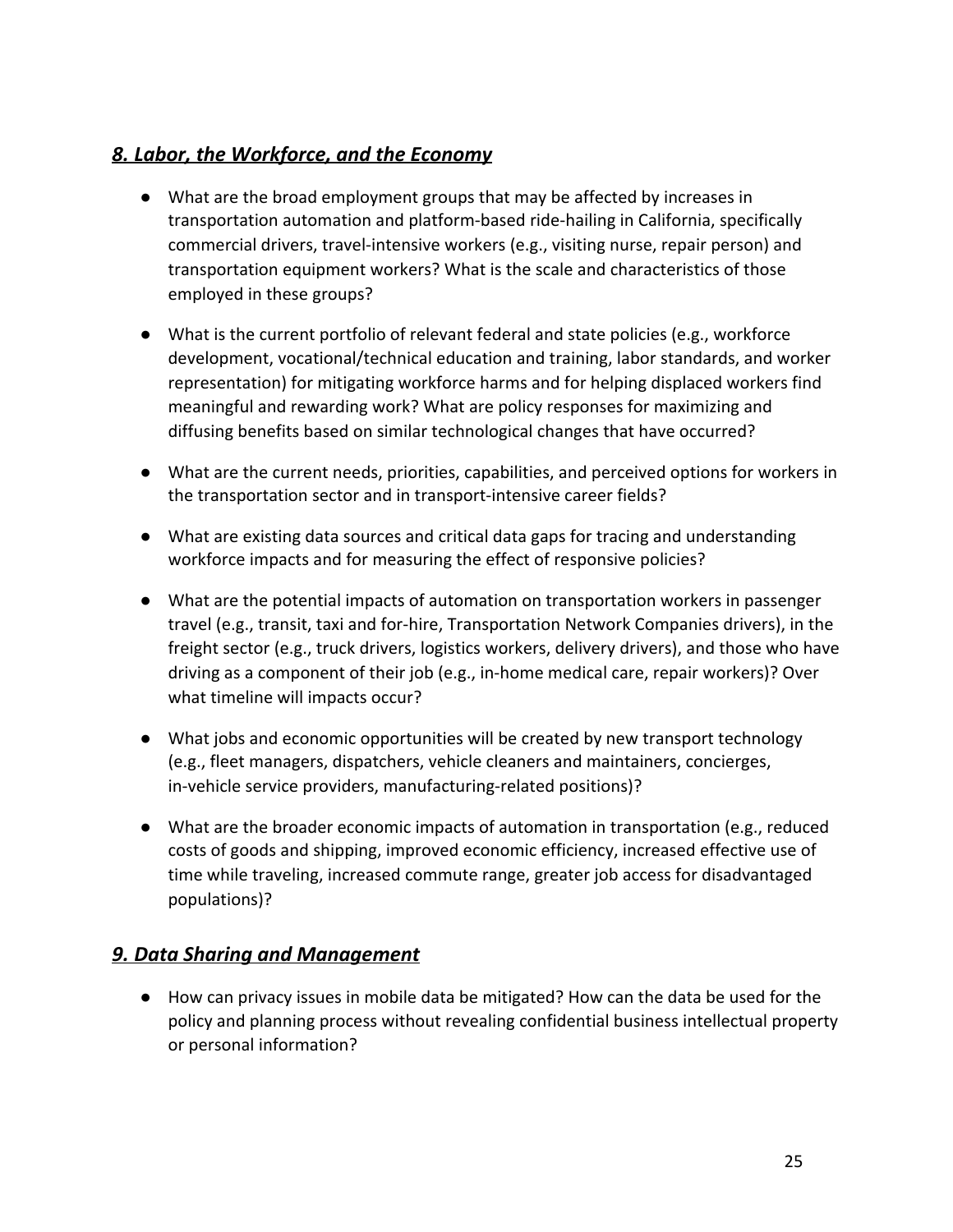- How can mobile data be used to provide real-time control of infrastructure to mitigate congestion, improve transportation impacts on quality of life and boost California economic growth? What are the associated cyber security risks?
- What are the data science algorithms for extracting the most value for transportation and urban planning needs?
- How can the next generation data value chain be designed for cross-agency and public-private partnerships?
- Are policies required to release siloed data for the public good?
- What kinds of data and analytics will best inform the needs of public agencies? What standards can be created to allow datasets to be mergeable across public entities?
- Should new policies in transportation have a mobility data component? How can this data be acquired and measured?
- Who in the ecosystem of transportation planning and governance should be responsible for this data management and analytics role?
- What are the educational and training needs of public agencies (now and in the future) in order to access, use, and process mobility data to inform planning and policymaking?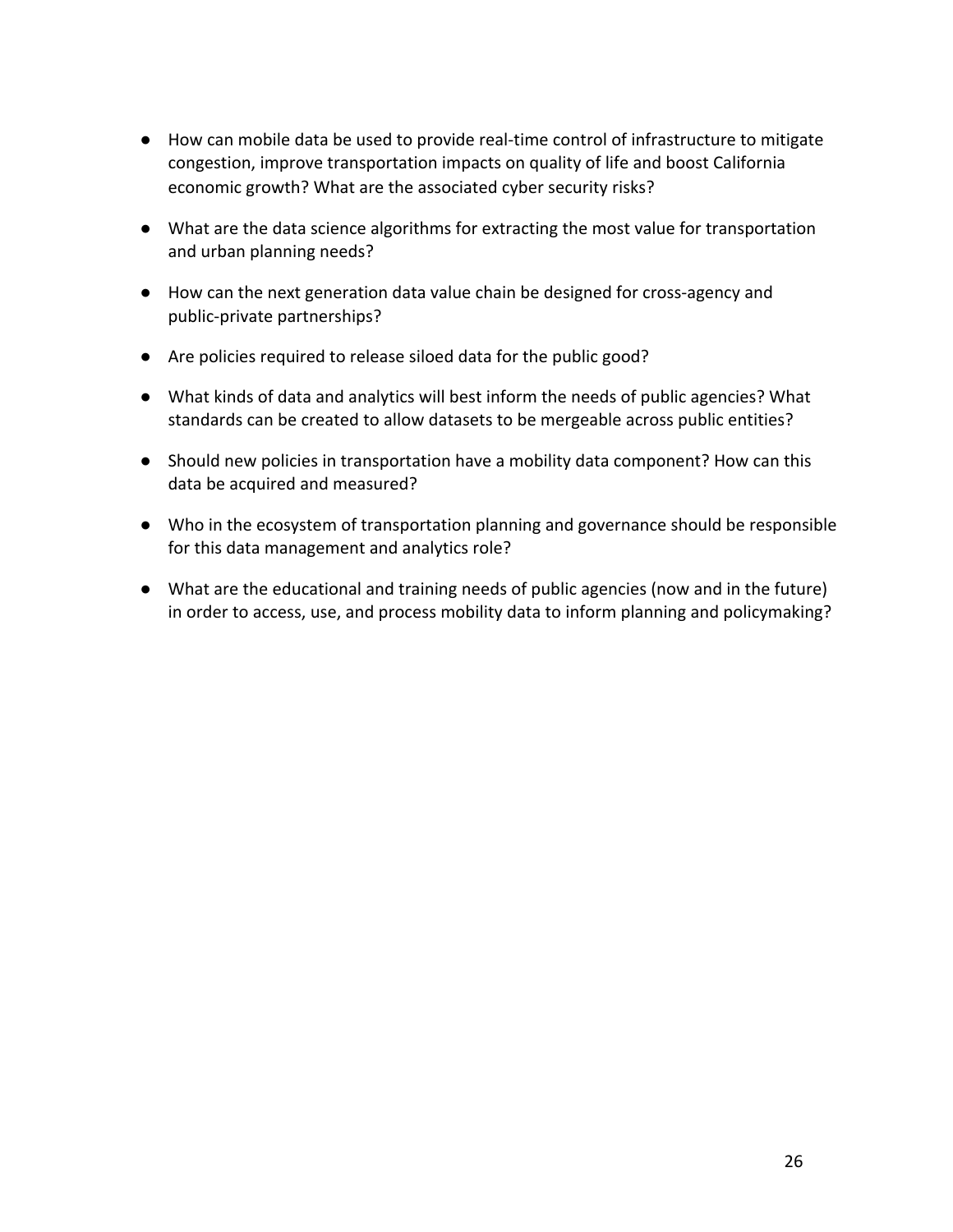# <span id="page-26-0"></span>**Appendix C - Cover Page Template**

#### **PROJECT TITLE:**

#### **PRINCIPAL INVESTIGATOR**

Name: Department: Phone: E-mail: [ORCID:](https://orcid.org/)

# **OTHER KEY ACADEMIC PARTICIPANTS** Name:

Department: Phone: E-mail: [ORCID:](https://orcid.org/)

**ABSTRACT** (200 word max)

**KEY WORDS** (provide 5):

#### **RESEARCH PRIORITY ADDRESSED** (check one):

- \_\_\_ First Tier Priority
- **Second Tier Priority**

**SPECIFIC PRIORITY BEING ADDRESSED** (copy and paste exact language from RFP):

**EXTERNAL STAKEHOLDER INFORMATION** (i.e., the signee of your stakeholder letter(s) or key point(s) of contact with the partner agencies and/or organizations identified in your proposal). Name:

Title:

Affiliation:

Phone:

E-mail: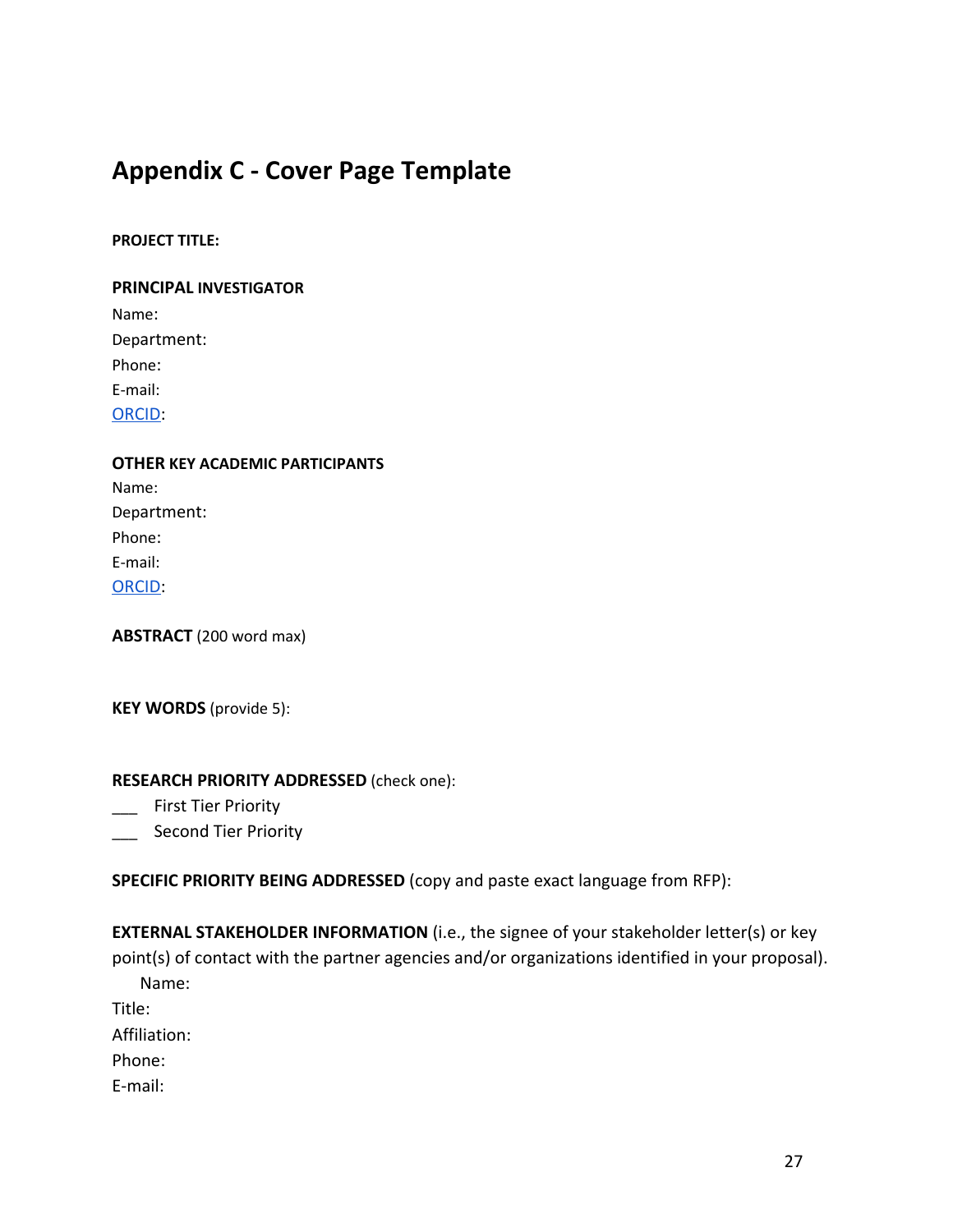**Total Direct Cost Requested:** \$\_\_\_\_\_\_\_\_\_\_\_\_\_\_\_

**Type of Proposal:**

- \_\_ Research Synthesis
- \_\_\_ Translational Research Project
- \_\_\_ Applied Research Project

**Is this a collaborative proposal? If yes, list the PI name, title, and affiliation for each partner university**:

**What (if any) are other sources of secured and/or anticipated funding supporting the proposed research?**

**Does the proposed project build upon completed and/or current research projects funded through ITS-administered programs (e.g., earlier SB1, PTA, or UTC-funded research)? If so, then please explain the connection below:**

**Potential Reviewers**: Reviewers cannot have direct involvement in proposed research and cannot be former students or advisors of the PI(s). Include at least two from academia; other reviewers can be practitioners from industry, public sector, or non-governmental organizations:

| <b>Name</b> | <b>Title</b> | Institution/Org. | e-mail address |
|-------------|--------------|------------------|----------------|
|             |              |                  |                |
|             |              |                  |                |
|             |              |                  |                |
|             |              |                  |                |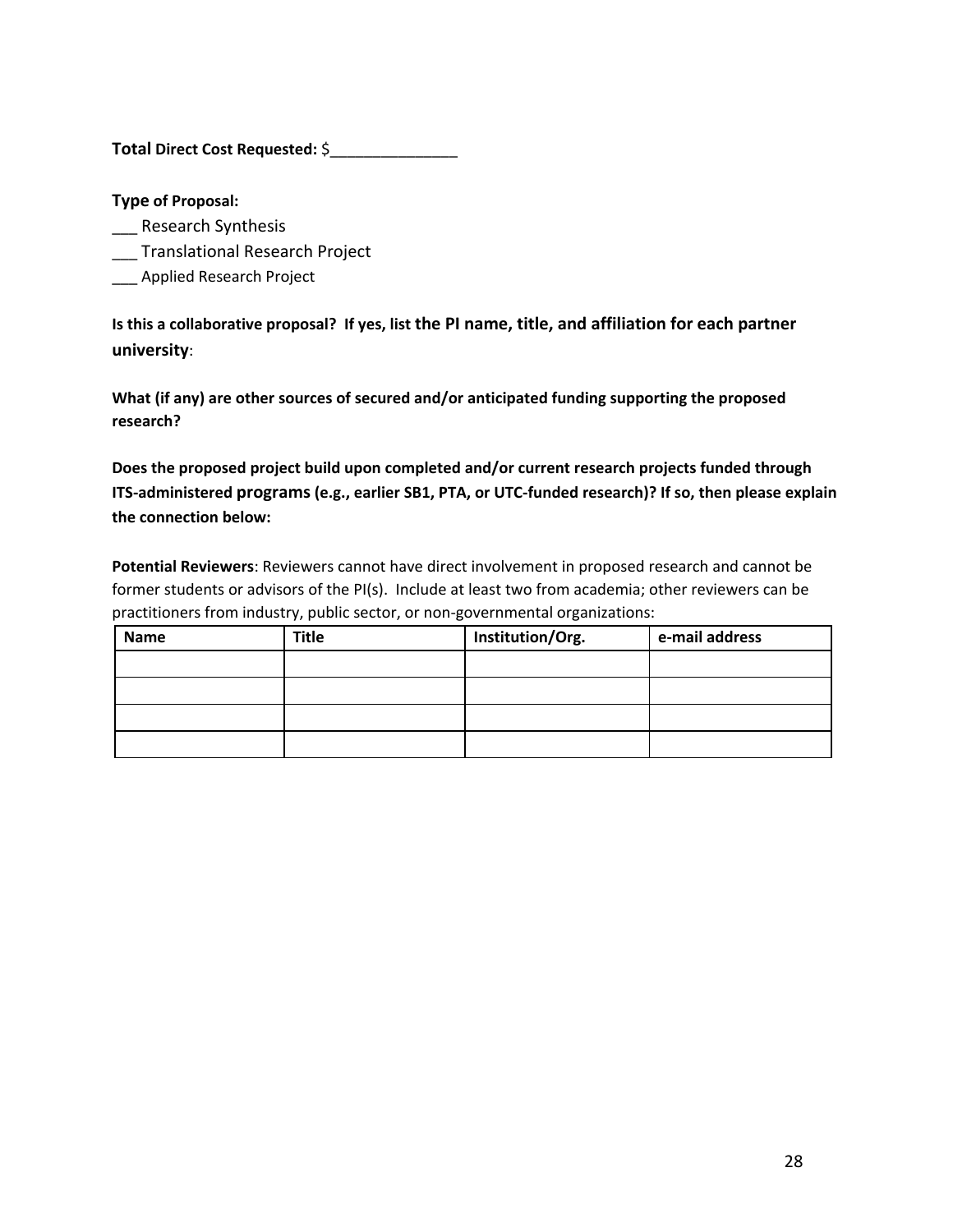# <span id="page-28-0"></span>**Appendix D - Example Scope of Work and Task Schedule**

#### **Task 1: Literature Review**

We will begin with a review of the literature…

● Work Product A: Literature Review

### **Task 2: Additional Task**

A brief description of the task

### **Task 3: Additional Task**

A brief description of the task

### **Task 4: Complete Final Deliverables (required)**

We will produce a final report using the  $SB$  1 report template for my campus, policy brief following SB 1 guidance, etc....

- Work Product B: Final Report
- Work Product C: Policy Brief

### **Task 5: Engagement Task (required)**

We plan to share results of our work with << describe target audience>> by presenting at a meeting, via webinar, briefing, etc….

● Work Product D: Webinar (just an example)

●

### **Sample Task Schedule with Work Products**

| Tas<br>$\mathbf k$ | <b>Work Product</b>                         | <b>Month</b> |                |                         |                         |   |   |                         |   |   |                             |                              |                                |
|--------------------|---------------------------------------------|--------------|----------------|-------------------------|-------------------------|---|---|-------------------------|---|---|-----------------------------|------------------------------|--------------------------------|
|                    |                                             | 1            | $\overline{2}$ | $\overline{\mathbf{3}}$ | $\overline{\mathbf{4}}$ | 5 | 6 | $\overline{\mathbf{z}}$ | 8 | 9 | $\mathbf{1}$<br>$\mathbf 0$ | $\mathbf{1}$<br>$\mathbf{1}$ | $\mathbf{1}$<br>$\overline{2}$ |
| $\mathbf{1}$       | A - Literature Review                       |              |                |                         |                         |   |   |                         |   |   |                             |                              |                                |
| $\overline{2}$     |                                             |              |                |                         |                         |   |   |                         |   |   |                             |                              |                                |
| 3                  |                                             |              |                |                         |                         |   |   |                         |   |   |                             |                              |                                |
| 4                  | <b>B</b> - Final Report<br>C - Policy Brief |              |                |                         |                         |   |   |                         |   |   |                             |                              |                                |
| 5                  | C - Webinar                                 |              |                |                         |                         |   |   |                         |   |   |                             |                              |                                |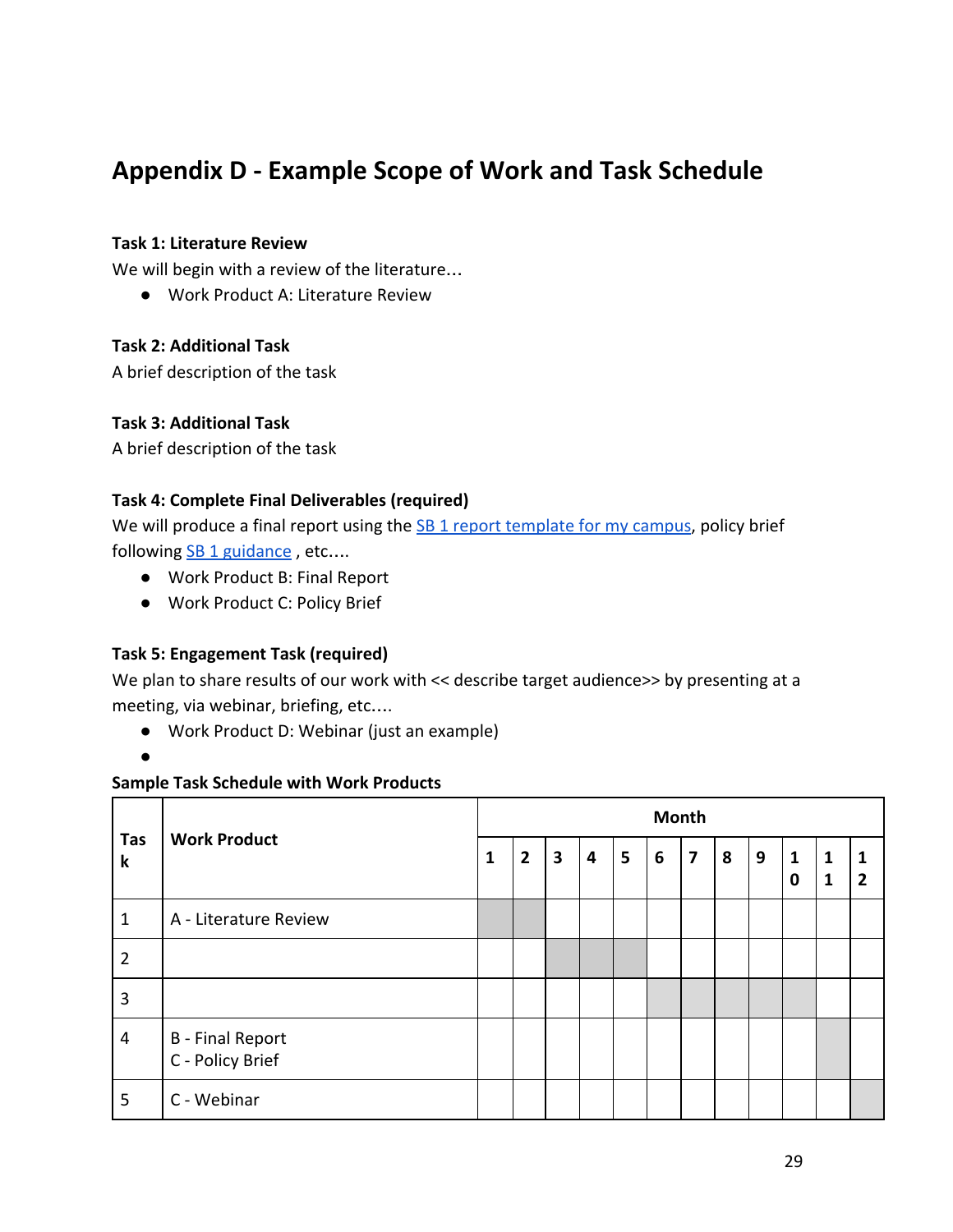# <span id="page-29-0"></span>**Appendix E - UC ITS Grant Award Guidelines and Expectations**

In accepting funding from the UC ITS Mobility Research Program, the PI agrees to the following requirements and expectations. Failure to meet these requirements and expectations will be considered when deciding future funding awards.

# *The PI acknowledges that his/her project must address and inform transportation science, engineering, policy, or planning issues in California and must engage public sector partners.* The UC ITS Mobility Research Program is supported through funding received from the State of California via the Public Transportation Account and the Road Repair and Accountability Act of 2017 (Senate Bill 1) with the purpose of supporting research, education and outreach activities that directly addresses and informs transportation engineering, policy, and/or planning issues in California. PIs are expected to actively engage policymakers and/or practitioners at all stages of research – beginning, during, and end. The PI is expected to provide the name, title, and affiliation of key public sector partners engaged in the project, and the PI is expected to report on engagement with these individuals as well as other policymakers and/or practitioners as part of semi-annual progress report(s) and at the conclusion of his/her project. Upon request, the PI agrees to provide at least one presentation to share his/her work with practitioners and policymakers either through a UC ITS organized webinar or event, or through an event organized by the PI. The PI is encouraged to reach out to the SB 1 Program Manager at his/her campus and/or the UC ITS Assistant Director Laura Podolsky to request assistance with strengthening the connection of his/her research with policy.

*The PI agrees to acknowledge the support provided by the UC ITS and the State of California in all presentations and publications resulting in whole or in part from the PI's research award.* Additionally, the PI agrees to not share research results with other funding agencies or firms without full disclosure of the support received from the UC ITS and State of California. The PI agrees to use the following language when acknowledging the support provided by the UC ITS and the State of California:

*This study was made possible through funding received by the University of California Institute of Transportation Studies from the State of California via the Public Transportation Account and the Road Repair and Accountability Act of 2017 (Senate Bill 1). The contents of this report reflect the views of the author(s), who is/are responsible for the facts and the accuracy of the information presented. This document is disseminated under the sponsorship of the State of California in the interest of information exchange and does not necessarily reflect the official views or policies of the State of California.*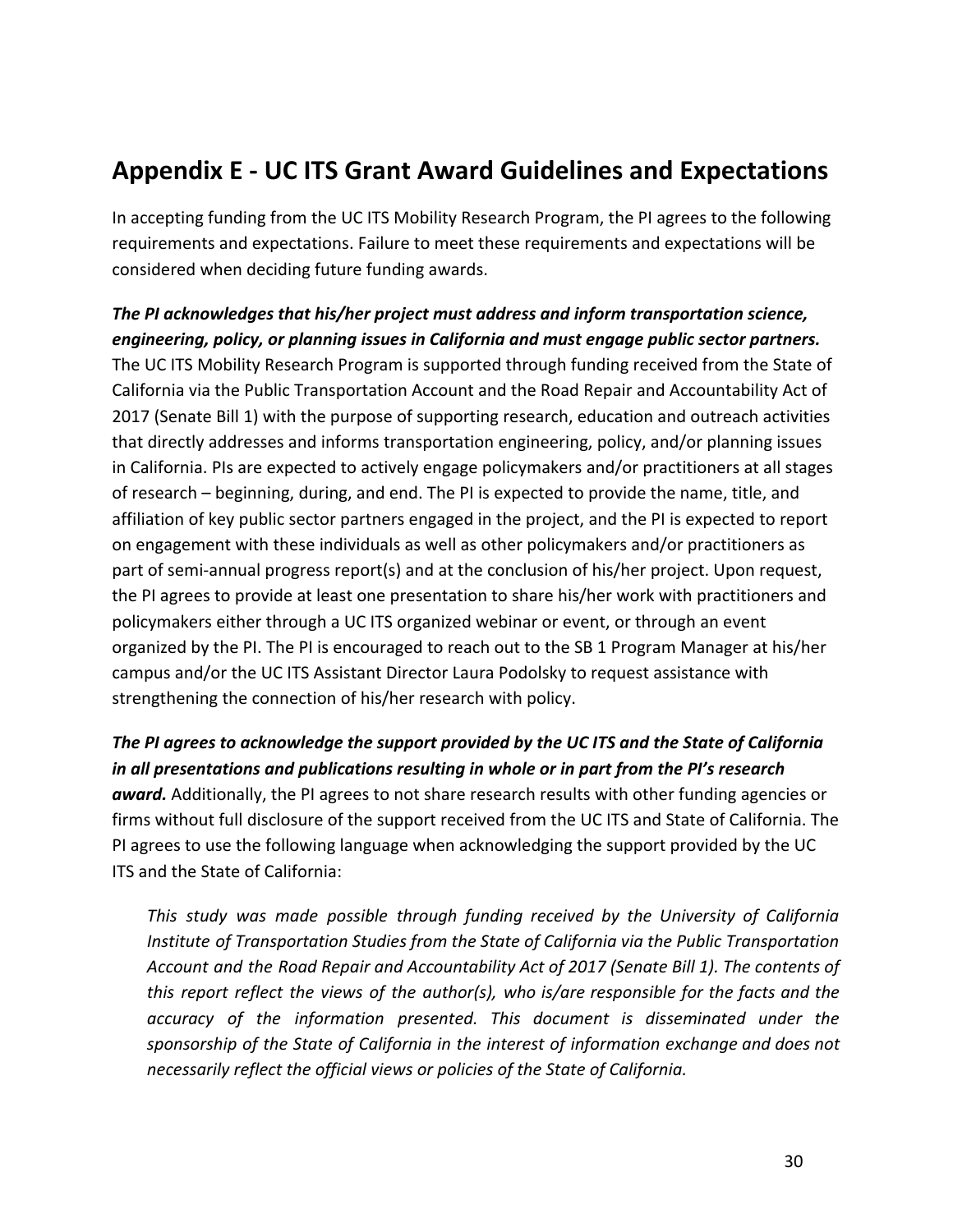*The PI agrees to disclose other proposed or in-kind research funding for a project substantially similar to the project being supported by the UC ITS.* The UC ITS will not knowingly support research that is being funded or proposed for funding in whole or in part by other agencies or organizations without a specific agreement for joint funding. Failure to disclose other proposed or in-kind research funding for a project substantially similar to a UC ITS project is grounds for termination of a UC ITS grant. Multiple sponsors are encouraged, but full disclosure is required.

*The PI understands that the period of performance for his/her grant award is 12 months.* **The** start and end dates for the PI's grant will be provided by the SB 1 Program Manager at the PI's campus. The PI agrees to submit all final deliverables and products by the end of the grant period. The grant period end date is firm. In the event that the project cannot be completed by the expected end date, a formal request for a no-cost extension must be submitted via email to the SB 1 Program Manager at the PI's campus at least one month prior to the grant end date. Failure of the PI to submit final products on schedule will influence future award decisions.

### *The PI agrees to use the awarded funding in a manner consistent with the submitted budget.*

The PI recognizes the following budget guidelines and restrictions:

- Domestic travel to events and/or meetings outside of California is not an allowable expense unless in exceptional circumstances and if formally approved by the SB 1 Program Manager at the PI's campus.
- International travel is not an allowable expense.
- Non-resident tuition is not an allowable expense.
- PIs are discouraged from budgeting for computers, equipment, support staff, outside consultants, and/or any salary that goes beyond normal academic or summer compensation.
- Project budgets must support the PI's involvement in engagement activities.
- Any major budget changes and/or deviations should be approved by the SB 1 Program Manager at the PI's campus and be compliant with UC Policy for State (19900) funds.

**The PI agrees to submit a 6-month progress report.** The due date for the progress report will be provided by the SB 1 Program Manager at the PI's campus. All progress reports will be submitted online using the link provided to the PI upon receipt of the grant award. The progress report will ask for a high level summary of what was accomplished in the past six months and what the PI plans to accomplish in the next six months. In addition, the PI must fill out and upload a spreadsheet ([link to download template](https://drive.google.com/open?id=1UAoRu8gg2bvpoKzqk784fY-ao9lcUU5ZvgAmsOKuhE8)) that provides supplementary information about his/her project. The PI will only need to submit one 6-month progress report. However, if the PI does not submit final deliverables by the end of the 12-month grant period, then the PI will be asked to submit an additional 6-month progress report.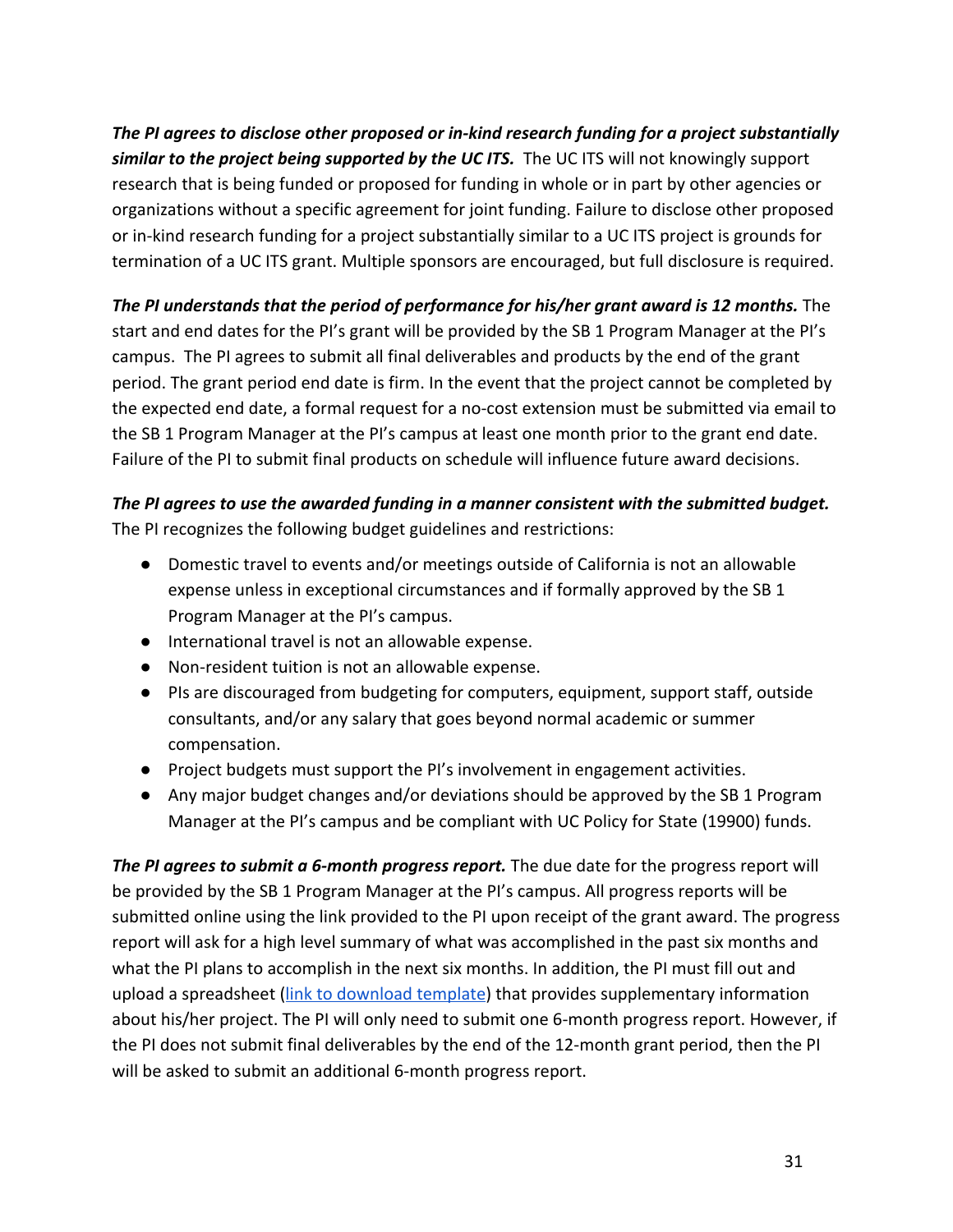*The PI agrees to produce a one-page summary, final report, and policy brief for his/her project.* Each of these deliverables are described in more detail below:

**One-Page Project Summary:** A one-page summary of the PI's project will be prepared by UC ITS staff and sent to the PI for review and approval. The PI will not receive an account number until the one-page project summary has been approved. The one-page summary is included in the UC ITS annual report sent to the UC ITS Board of Advisors, the California Legislature, and the UC Office of the President and will also be used to create a profile for the PI's project on the UC ITS website.

*Research Report:* The PI agrees to deliver a final report as a Word document before the end of the grant term. The report should be complete, original, organized, and accurate. It may take the form and length of a scholarly journal article. The PI agrees to use the report template provided. The folder with report templates for each ITS campus can be accessed [here.](https://drive.google.com/drive/folders/1UHJcA7PBgBxqKpYMNgiaejKjhm8J5RBv?usp=sharing) If the PI would like to use another format, then a formal request must be submitted to and approved by the SB 1 Program Manager. The PI is allowed to use another program other than Microsoft Word to prepare his/her final report; however, the PI is expected to adhere to the style of the template as closely as possible for the body of the report and must use the UC ITS cover page, include the Technical Report Documentation Page (TRDP), and provide the proper acknowledgements of UC ITS and the State of California as described above. The report may be subject to both review by UC ITS staff and external referees. If the report is reviewed, then the PI is required to respond to all questions and suggestions by both the referees and UC ITS staff. Each report will be given a Digital Object Identifier (DOI) upon completion and will be posted on the [UC ITS eScholarship repository.](https://escholarship.org/uc/ucits) *The PI agrees to not post the report in other locations.* If the PI would like to share and/or list the report on other websites, then the PI agrees to link to the copy of the report posted on the UC ITS eScholarship repository. Having one location where the report is posted will ensure higher citation rates, help with version control, and make it easier for the UC ITS and the PI to monitor impact (e.g., number of downloads).

*Policy Brief***:** The PI agrees to prepare a two-page policy brief targeted to a policymaker audience. The policy brief should be suitable for an educated but non-technical audience and summarizes the main findings of the research relevant to practice and/or policy. The brief should be submitted as a Word document along with the report. The brief will be finalized through an iterative process with the UC ITS Assistant Director Laura Podolsky and the PI. Guidelines, template and an example can be [downloaded here.](https://drive.google.com/open?id=1HI_UAbeXH4ibV--NXGLxHyprzD0PPgcc) Additional examples of policy briefs can be found [here.](https://escholarship.org/uc/ucits_pb) Each brief will be given a DOI upon completion and will be posted on the [UC ITS eScholarship repository.](https://escholarship.org/uc/ucits) The posting and sharing requirements for research reports also applies to policy briefs.